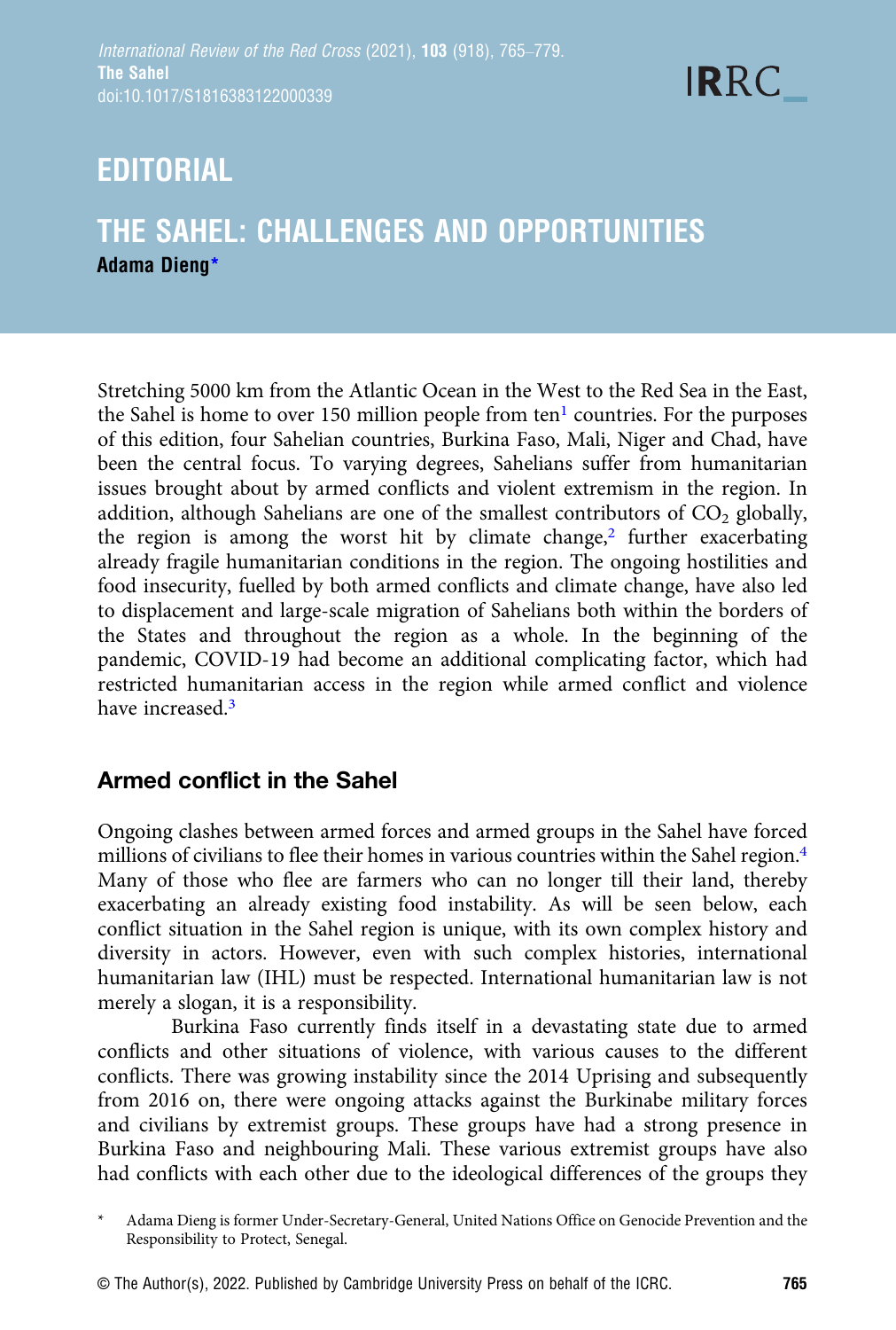<span id="page-1-0"></span>have pledged their allegiance to (i.e. Al-Qaeda or the Islamic State). Since 2015, over 2000 people have been killed and 1.5 million displaced due to violence attributed to extremist groups in Burkina Faso. Additionally, communal violence is prevalent in Burkina Faso, "which threaten[s] to destroy all hope of cohabitation between the communities". 5

Moreover, the weak presence of State institutions outside the capital of Ouagadougou and the distrust the population has in them has led to the proliferation of many self-defence groups in areas threatened by extremist armed groups and other criminal groups. These groups have themselves been parties to several deadly ethnic or communal conflicts. Although considered legitimate at their formation, many have questioned their activities in respect of which it has been argued they violate the human rights<sup>6</sup> of the people in the region.

Neighbouring Mali has been in a continuous armed conflict since 2012. With various peace agreements between the parties to the armed conflict failing to reach a decisive end to the conflict, it is estimated from May 2020 to June 2021, over 2000 people have been killed in the ongoing armed clashes in Mali.7 The underlying causes of the conflict go back decades and are highly intricate. The lack of trust among various ethnic groups, horizontal inequalities among the people, and environmental concerns, added to the concentration of power in the hands of the few, are among the issues that have been festering for decades and continue to play out until this day.

The post-colonial Mali of the 1960s saw rebellions and uprisings from the ethnic groups in the North against the government in Bamako. Economic disparities and other inequalities in the North have led to Northerners distrusting the Central government and supporting the communal defence groups and armed groups in their regions. This led to what has been known as the "Tuareg Rebellions" with stiff resistance from the government. Although various peace agreements were signed in the past decades, none have quelled the armed conflicts involving the

- 1 United Nations, UN Support Plan for the Sahel: Working Together for a Prosperous and Peaceful Sahel, May 2018, available at: [https://www.un.org/africarenewal/sites/www.un.org.africarenewal/files/English%](https://www.un.org/africarenewal/sites/www.un.org.africarenewal/files/English%20Summary%20Report_0.pdf) [20Summary%20Report\\_0.pdf](https://www.un.org/africarenewal/sites/www.un.org.africarenewal/files/English%20Summary%20Report_0.pdf) (all internet references were accessed in May 2022).
- 2 Red Cross and Red Crescent Climate Centre, "UN: Sahel Region One of the Most Vulnerable to Climate Change", 14 November 2018, available at: [https://www.climatecentre.org/981/un-sahel-region-one-of-the](https://www.climatecentre.org/981/un-sahel-region-one-of-the-most-vulnerable-to-climate-change/)[most-vulnerable-to-climate-change/](https://www.climatecentre.org/981/un-sahel-region-one-of-the-most-vulnerable-to-climate-change/).
- 3 Clémentine André, "The Sahel: A Protection Crisis Aggravated by the COVID-19 Pandemic", ReliefWeb, 27 October 2020, available at: [https://reliefweb.int/report/burkina-faso/sahel-protection-crisis-aggravated](https://reliefweb.int/report/burkina-faso/sahel-protection-crisis-aggravated-covid-19-pandemic)[covid-19-pandemic](https://reliefweb.int/report/burkina-faso/sahel-protection-crisis-aggravated-covid-19-pandemic).
- 4 United Nations High Commission for Refugees (UNHCR), "Decade of Sahel Conflict Leaves 2.5 Million People Displaced", 14 January 2022, available at: [https://www.unhcr.org/news/briefing/2022/1/61e137ac4/](https://www.unhcr.org/news/briefing/2022/1/61e137ac4/decade-sahel-conflict-leaves-25-million-people-displaced.html) [decade-sahel-conflict-leaves-25-million-people-displaced.html](https://www.unhcr.org/news/briefing/2022/1/61e137ac4/decade-sahel-conflict-leaves-25-million-people-displaced.html)#:∼:text=The%20majority%20of%20the% 20region%27s,figures%20for%20December%20still%20pending.
- 5 International Committee of the Red Cross (ICRC), "Burkina Faso: Armed Violence and Communal Tensions Escalating Dangerously", ICRC News Release, 21 May 2021, available at: [https://www.icrc.org/](https://www.icrc.org/en/document/burkina-faso-armed-violence-and-communal-tensions-escalating-dangerously) [en/document/burkina-faso-armed-violence-and-communal-tensions-escalating-dangerously.](https://www.icrc.org/en/document/burkina-faso-armed-violence-and-communal-tensions-escalating-dangerously)
- 6 Amnesty International, "Burkina Faso 2021", available at: [https://www.amnesty.org/en/location/africa/](https://www.amnesty.org/en/location/africa/west-and-central-africa/burkina-faso/report-burkina-faso/) [west-and-central-africa/burkina-faso/report-burkina-faso/](https://www.amnesty.org/en/location/africa/west-and-central-africa/burkina-faso/report-burkina-faso/).
- 7 Kheira Tarif and Anab Ovidie Grand, "Climate Change and Violent Conflict in Mali", ACCORD, 10 June 2021, available at: [https://www.accord.org.za/analysis/climate-change-and-violent-conflict-in-mali/.](https://www.accord.org.za/analysis/climate-change-and-violent-conflict-in-mali/)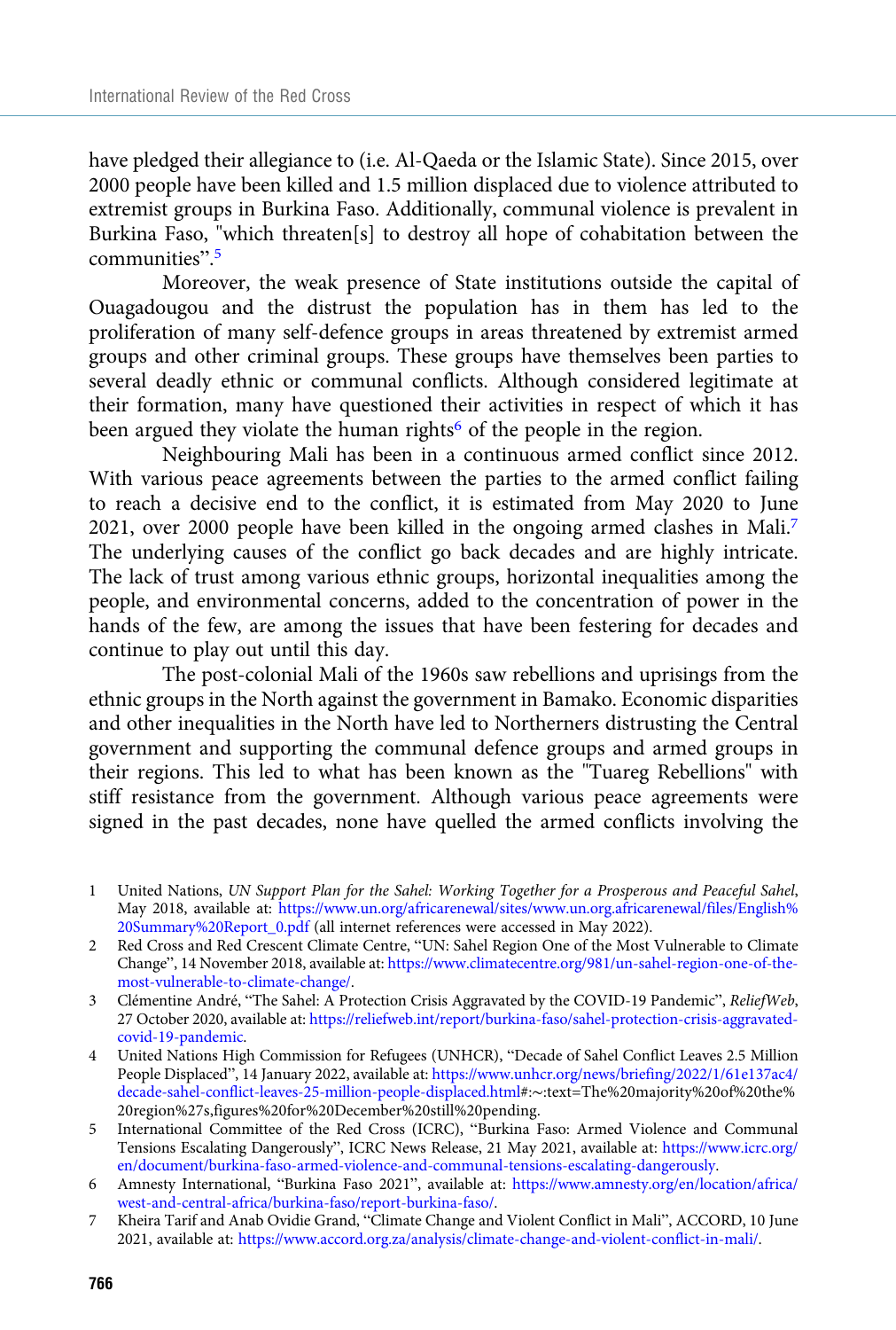Tuareg communities. In addition, even though not at the same level of intensity, other groups, such as the Arabs, Songhay and Fulani communities in postcolonial Mali, have been involved in armed violence as well. The past ten years have witnessed ongoing clashes between the Malian army and armed groups in the North. There have also been clashes between armed groups and other groups designated as "terrorist" groups in the region.

These conflicts were marred with international involvement of the French forces, the US military and the United Nations Multidimensional Integrated Stabilization Mission in Mali (MINUSMA).

By the end of 2021, there were over 350,000 internally displaced persons (IDPs) and over 50,000 Malian refugees. $8$ 

Niger, with shared borders with both Burkina Faso and Mali, has faced the catastrophic consequences of armed clashes among State forces, armed groups and extremist groups over the last decade. Armed violence within the country and the spillover effects from the conflicts in neighbouring Burkina Faso and Mali on one side and Libya on the other side have contributed to the instability and increasing security concerns in Niger. In the first half of 2021 alone, over 540 conflictrelated civilian casualties were reported in Niger.<sup>9</sup> The armed conflict has had a devastating impact on children in Niger: of the 3.8 million people in need of humanitarian aid in Niger, 2.1 million are children and 1.6 million children suffer from malnutrition.<sup>10</sup> More than eighty children between the ages of 15 and 17 years living in towns on the Niger–Burkina Faso border have reportedly been recruited as child soldiers.11 Over sixty children were killed in conflict-related violence in Niger in 2021 alone.<sup>12</sup>

Chad has also witnessed its fair share of violence and intercommunal tensions. The situation in this Sahelian country involves a complex, but devastating, political history. Armed conflicts and situations of violence due to politics, elections in particular, and land use between indigenous and nonindigenous people because of resettlement have been recorded in the past few decades.13 In the Lac Province of Chad, which is in the Lake Chad Basin, the insecurity due to armed conflicts has had catastrophic humanitarian consequences. In 2021 alone, over 60% of the population of the province (more

<sup>8</sup> UNHCR, "Operational Data Portal – Mali", available at: <https://data2.unhcr.org/en/country/mli>.

<sup>9</sup> Amnesty International, "'I Have Nothing Left Except Myself': The Worsening Impact on Children of Conflict in the Tillabéri Region of Niger", AFR 43/4627/2021, 13 September 2021, p. 20, available at: <https://www.amnesty.org/en/documents/afr43/4627/2021/en/>.

<sup>10</sup> United Nations Children's Fund (UNICEF), "More Than 2.1 Million Children Caught Up in a Humanitarian Crisis in Niger", Press Release, 1 July 2021, available at: [https://www.unicef.org/niger/](https://www.unicef.org/niger/press-releases/more-21-million-children-caught-humanitarian-crisis-niger) [press-releases/more-21-million-children-caught-humanitarian-crisis-niger](https://www.unicef.org/niger/press-releases/more-21-million-children-caught-humanitarian-crisis-niger).

<sup>11</sup> Amnesty International, above note 9, p. 38.

<sup>12</sup> Amnesty International, "Niger: Increasing Number of Children Killed and Recruited by Armed Groups in Sahel's Tri-Border Area – New Report", 12 September 2021, available at: [https://www.amnesty.org/en/](https://www.amnesty.org/en/latest/news/2021/09/niger-increasing-number-of-children-killed-and-recruited-by-armed-groups-in-sahels-tri-border-area-new-report/) [latest/news/2021/09/niger-increasing-number-of-children-killed-and-recruited-by-armed-groups-in-sahels](https://www.amnesty.org/en/latest/news/2021/09/niger-increasing-number-of-children-killed-and-recruited-by-armed-groups-in-sahels-tri-border-area-new-report/)[tri-border-area-new-report/](https://www.amnesty.org/en/latest/news/2021/09/niger-increasing-number-of-children-killed-and-recruited-by-armed-groups-in-sahels-tri-border-area-new-report/).

<sup>13</sup> Institute of Peace and Security Studies (IPSS), Chad: Conflict Insights, Peace & Security Report, Addis Ababa University, Addis Ababa, Ethiopia, April 2021, p. 3, available at: [https://reliefweb.int/sites/](https://reliefweb.int/sites/reliefweb.int/files/resources/Chad-Conflict-Insights-vol-1-23042021.pdf) [reliefweb.int/files/resources/Chad-Conflict-Insights-vol-1-23042021.pdf.](https://reliefweb.int/sites/reliefweb.int/files/resources/Chad-Conflict-Insights-vol-1-23042021.pdf)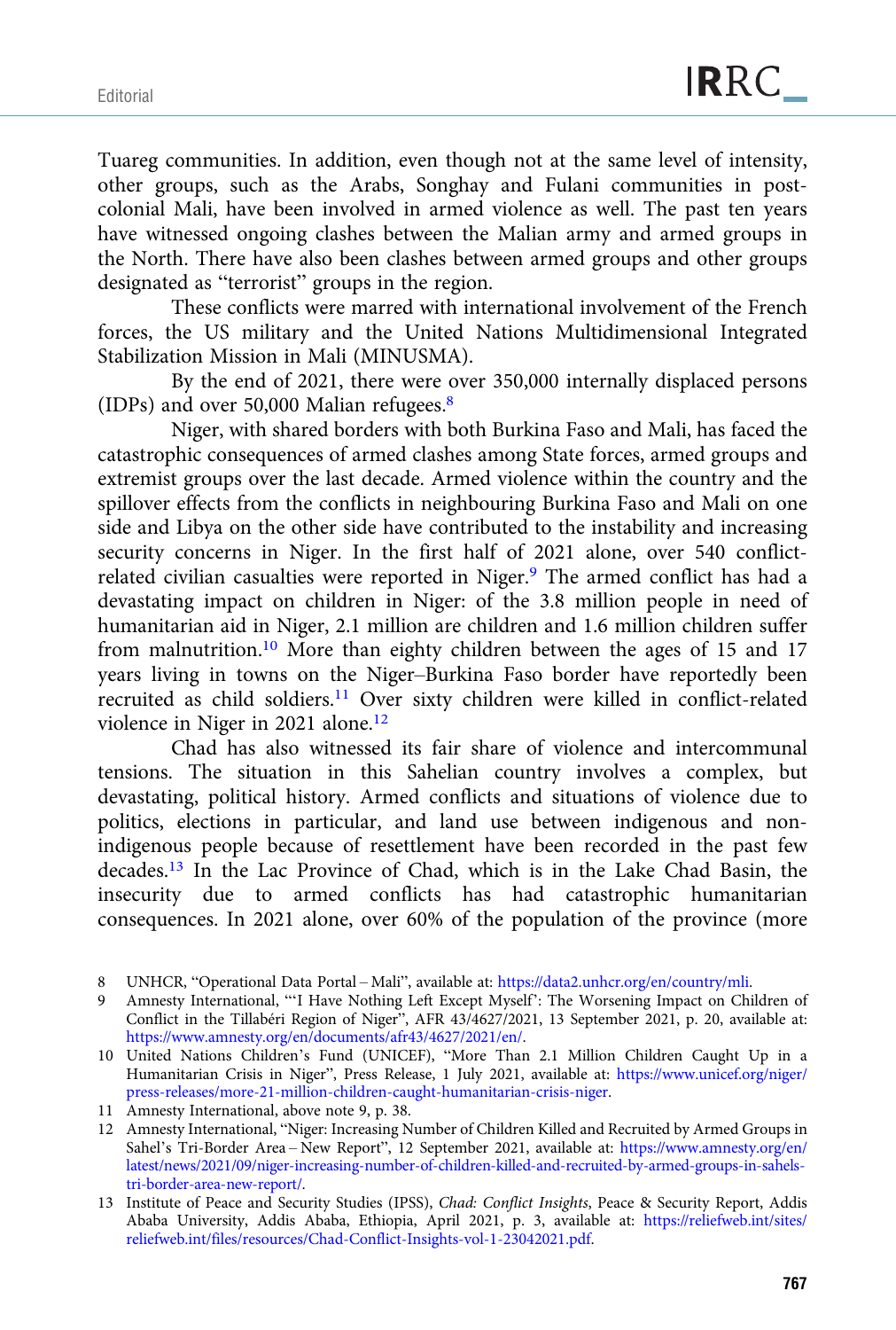than 406,500 people) were internally displaced due to prevailing armed conflicts in the province.<sup>14</sup> In the same year over 1.8 million Chadians were affected by severe food insecurity. In addition, the spillover conflicts from other non-Sahelian neighbouring countries such as Libya and Central Africa Republic, and "terrorist" groups in other parts of the Sahel have also led to civilian casualties and displacement.15 Chad has been at the centre of violent operations of extremist groups, causing hundreds of civilian causalities, including in the capital N'djamena.

In 2021, there have been over 300 casualties in these conflicts in Chad.16 The country's political crisis and power struggles have also led to several incidents involving political violence during and after elections. The country's socio-economic problems – 42% of the population lives under the poverty  $line<sup>17</sup>$  – have also caused indignation toward the government. This indignation, in turn, has added fuel to recruitment efforts by non-State armed groups (NSAGs).

#### Terrorism

The instability in the Sahel region has helped to pave the way for the emergence of some "terrorist" groups in the region. In their efforts to coerce the Sahelian people and government decision-makers for ransom or political concessions, these groups have employed various terrorist activities, including launching deadly attacks against civilians and military targets alike, attacking public and private property, kidnapping individuals, and more.18 Weak State institutions around the inter-State borders have enabled such groups to flourish in the peripheries and border towns, targeting people in multiple countries at once. Such groups also take advantage of the low security along the borders between the Sahelian States, freely moving between neighbouring countries.

Burkina Faso, Mali and Niger saw over 4000 casualties of terrorist attacks in 2019;<sup>19</sup> these attacks led, in turn, to the displacement of over half a million people.<sup>20</sup> The growing presence of "terrorist" groups in the Sahel has also intensified organized crime and criminal networks that have served as routes for lucrative

15 Ibid.

<sup>14</sup> United Nations Office for the Coordination of Humanitarian Affairs (UNOCHA), "Global Humanitarian Overview: Chad", available at: [https://gho.unocha.org/chad.](https://gho.unocha.org/chad)

<sup>16</sup> ReliefWeb, "Chad: Overview of Intercommunal Conflicts (July 2021)", United Nations Office for the Coordination of Humanitarian Affairs, 9 August 2021, available at: [https://reliefweb.int/report/chad/](https://reliefweb.int/report/chad/chad-overview-intercommunal-conflicts-july-2021) [chad-overview-intercommunal-conflicts-july-2021](https://reliefweb.int/report/chad/chad-overview-intercommunal-conflicts-july-2021).

<sup>17</sup> The World Bank, Chad Poverty Assessment: Investing in Rural Income Growth, Human Capital, and Resilience to Support Sustainable Poverty Reduction, International Bank for Reconstruction and Development/The World Bank, Washington, DC, 2021, p. 19, available at: [https://openknowledge.](https://openknowledge.worldbank.org/bitstream/handle/10986/36443/Chad-Poverty-Assessment-Investing-in-Rural-Income-Growth-Human-Capital-and-Resilience-to-Support-Sustainable-Poverty-Reduction.pdf?sequence=1&isAllowed=y) [worldbank.org/bitstream/handle/10986/36443/Chad-Poverty-Assessment-Investing-in-Rural-Income-](https://openknowledge.worldbank.org/bitstream/handle/10986/36443/Chad-Poverty-Assessment-Investing-in-Rural-Income-Growth-Human-Capital-and-Resilience-to-Support-Sustainable-Poverty-Reduction.pdf?sequence=1&isAllowed=y)[Growth-Human-Capital-and-Resilience-to-Support-Sustainable-Poverty-Reduction.pdf?sequence=1&isAllowed=y.](https://openknowledge.worldbank.org/bitstream/handle/10986/36443/Chad-Poverty-Assessment-Investing-in-Rural-Income-Growth-Human-Capital-and-Resilience-to-Support-Sustainable-Poverty-Reduction.pdf?sequence=1&isAllowed=y)

<sup>18</sup> Ernest Harsch, "Uniting Against Terrorism Across the Sahara", United Nations – Africa Renewal Online, available at: <https://www.un.org/africarenewal/web-features/uniting-against-terrorism-across-sahara>.

<sup>19</sup> United Nations, "'Unprecedented Terrorist Violence' in West Africa, Sahel Region", UN News, 8 January 2020, available at: [https://news.un.org/en/story/2020/01/1054981.](https://news.un.org/en/story/2020/01/1054981)

<sup>20</sup> Ibid.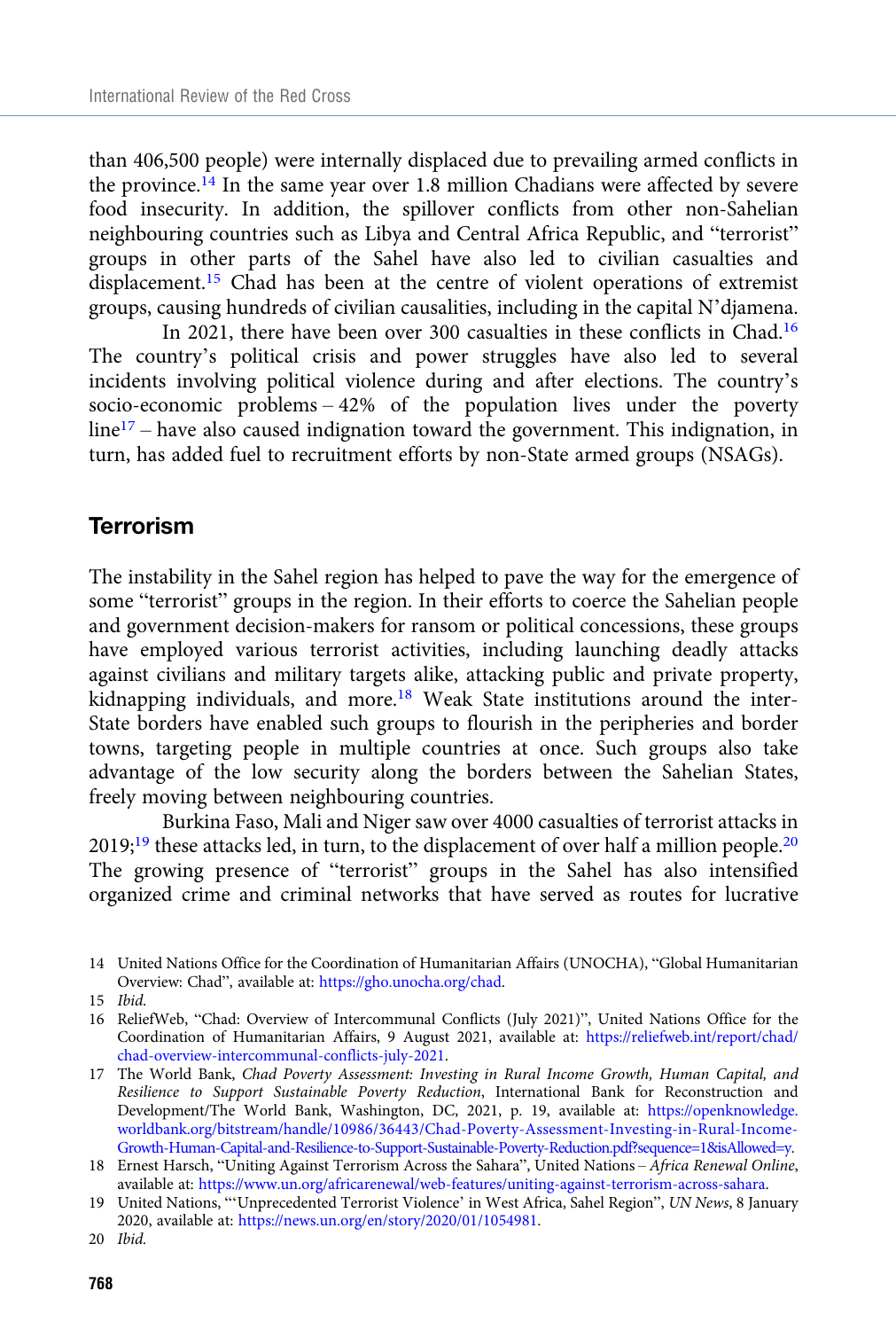criminal activities such as drugs, arms trade, human trafficking and the kidnapping of persons for ransom.

The individual States in the Sahel have each put in place various counterterrorism measures at the national level in an attempt to confront these challenges. However, it has been argued that these counterterrorism measures have caused more civilian casualties than they were intended to prevent.<sup>21</sup>

There have also been regional efforts in the fight against terrorism in the Sahel. In 2017, Burkina Faso, Chad, Mali, Mauritania and Niger formed the G5 Sahel joint force to respond to the growing presence of armed and violent groups. The G5 was established for the founding countries to pool resources and efforts to fight common security threats and ensure the security of their citizens.22 In 2014–2015, several Lake Chad Basin countries, such as Cameroon, Chad, Niger and Nigeria, along with Benin, joined forces to create the Multinational Joint Task Force to fight against terrorism in these States.<sup>23</sup> This taskforce was authorized by the African Union in 2015.24 To support the counterterrorism measures of Sahelian countries and at the invitation of Mali, France had launched Operation Serval in 2013 which was succeeded by Operation Barkhane in 2014 and deployed 5000 French troops.25

Notwithstanding, there have been allegations of violations of IHL and international human rights law (IHRL)<sup>26</sup> by the national forces,<sup>27</sup> regional efforts

<sup>21</sup> For example, in Mali, operations to counter Islamist armed groups has taken a heavy toll on civilians, see Human Rights Watch, "Mali: Unchecked Abuses in Military Operations", 8 September 2017, available at: <https://www.hrw.org/news/2017/09/08/mali-unchecked-abuses-military-operations>; see also Héni Nsaibia and Caleb Weiss, "Ansaroul Islam and the Growing Terrorist Insurgency in Burkina Faso", CTC Sentinel, Vol. 11, No. 3, March 2018, available at: [https://ctc.usma.edu/ansaroul-islam-growing-terrorist](https://ctc.usma.edu/ansaroul-islam-growing-terrorist-insurgency-burkina-faso/)[insurgency-burkina-faso/](https://ctc.usma.edu/ansaroul-islam-growing-terrorist-insurgency-burkina-faso/).

<sup>22</sup> Office of the United Nations High Commissioner for Human Rights, "Project Supporting the G5 Sahel Joint Force with Implementation of the Human Rights and International Humanitarian Law Compliance Framework", available at: [https://www.ohchr.org/en/countries-and-territories/africa-region/](https://www.ohchr.org/en/countries-and-territories/africa-region/project-supporting-g5-sahel-joint-force-implementation-human-rights-and-international-humanitarian) [project-supporting-g5-sahel-joint-force-implementation-human-rights-and-international-humanitarian](https://www.ohchr.org/en/countries-and-territories/africa-region/project-supporting-g5-sahel-joint-force-implementation-human-rights-and-international-humanitarian).

<sup>23</sup> International Crisis Group, What Role for the Multinational Joint Task Force in Fighting Boko Haram? Africa Report No. 291, Brussels, 7 July 2020, p. i, available at: [https://d2071andvip0wj.cloudfront.net/](https://d2071andvip0wj.cloudfront.net/291-mnjtf-boko-haram%20(1).pdf) [291-mnjtf-boko-haram%20\(1\).pdf](https://d2071andvip0wj.cloudfront.net/291-mnjtf-boko-haram%20(1).pdf).

<sup>24</sup> Ibid.

<sup>25</sup> Ministère de l'Europe et des Affaires étrangères, "France's Action in the Sahel", available at: [https://](https://ambafrance.org/France-s-action-in-the-Sahel) [ambafrance.org/France-s-action-in-the-Sahel](https://ambafrance.org/France-s-action-in-the-Sahel).

<sup>26</sup> ACLED, "State Atrocities in The Sahel: The Impetus for Counterinsurgency Results is Fueling Government Attacks on Civilians", 20 May 2020, available at: [https://acleddata.com/2020/05/20/state](https://acleddata.com/2020/05/20/state-atrocities-in-the-sahel-the-impetus-for-counter-insurgency-results-is-fueling-government-attacks-on-civilians/?__cf_chl_jschl_tk__=be635d6ee2b2a8ba27085544f3bd8fc22e7de665-1618383645-0-AbaxfHay6xOarvwf9SC8-yofSGG_VeMp2tVpx01mqDRg2lKQ-BF7S8VJnxw5-qMZhFlexXbTP3rwJGtE-Pf6lXs_VbG4RcF5WJ30DiDXebFajTunxYRY8aew3WDigLM7c52xykSlxlj9YLC04nSXjI29RLnHlF7HOdK-tlCXimzJNVasV4FKwE_B4gTLgUyl6PW4iD6h3Ju0VwZewRhGo8eWAYjlO3bfIEuajPykjAl_PAmmb8gpXbPbL-_kHC-PDNV__9rCekKdnO20f-uXghDH2IEM6gXq-KuXkRkUBVxuwxChMS_TGqA3Jw_bwXnAL7xa5XOoWnqj5xVcB_CHflDt0oMuYjpZuvM8H15_e1_OOce_CWX60lzotL5_zj3EUrSeoQCIJ6S1VWVA81MXlP82DPCUL3k58-0XA9VTl16mFWqC7a39Kg3sisnHPk7XHuALWgKfOjZKOOpd1J0MbQ36ErwaQTCw8tjsSAFLUwB_SfTdRjMPyLWFVoFgVhffqG0ajTx3PBZTfXrN79iVbFgxfw9WOSsL-dSU8zMf0iD3)[atrocities-in-the-sahel-the-impetus-for-counter-insurgency-results-is-fueling-government-attacks-on-civilians/](https://acleddata.com/2020/05/20/state-atrocities-in-the-sahel-the-impetus-for-counter-insurgency-results-is-fueling-government-attacks-on-civilians/?__cf_chl_jschl_tk__=be635d6ee2b2a8ba27085544f3bd8fc22e7de665-1618383645-0-AbaxfHay6xOarvwf9SC8-yofSGG_VeMp2tVpx01mqDRg2lKQ-BF7S8VJnxw5-qMZhFlexXbTP3rwJGtE-Pf6lXs_VbG4RcF5WJ30DiDXebFajTunxYRY8aew3WDigLM7c52xykSlxlj9YLC04nSXjI29RLnHlF7HOdK-tlCXimzJNVasV4FKwE_B4gTLgUyl6PW4iD6h3Ju0VwZewRhGo8eWAYjlO3bfIEuajPykjAl_PAmmb8gpXbPbL-_kHC-PDNV__9rCekKdnO20f-uXghDH2IEM6gXq-KuXkRkUBVxuwxChMS_TGqA3Jw_bwXnAL7xa5XOoWnqj5xVcB_CHflDt0oMuYjpZuvM8H15_e1_OOce_CWX60lzotL5_zj3EUrSeoQCIJ6S1VWVA81MXlP82DPCUL3k58-0XA9VTl16mFWqC7a39Kg3sisnHPk7XHuALWgKfOjZKOOpd1J0MbQ36ErwaQTCw8tjsSAFLUwB_SfTdRjMPyLWFVoFgVhffqG0ajTx3PBZTfXrN79iVbFgxfw9WOSsL-dSU8zMf0iD3) [?\\_\\_cf\\_chl\\_jschl\\_tk\\_\\_=be635d6ee2b2a8ba27085544f3bd8fc22e7de665-1618383645-0-AbaxfHay6xOarvwf](https://acleddata.com/2020/05/20/state-atrocities-in-the-sahel-the-impetus-for-counter-insurgency-results-is-fueling-government-attacks-on-civilians/?__cf_chl_jschl_tk__=be635d6ee2b2a8ba27085544f3bd8fc22e7de665-1618383645-0-AbaxfHay6xOarvwf9SC8-yofSGG_VeMp2tVpx01mqDRg2lKQ-BF7S8VJnxw5-qMZhFlexXbTP3rwJGtE-Pf6lXs_VbG4RcF5WJ30DiDXebFajTunxYRY8aew3WDigLM7c52xykSlxlj9YLC04nSXjI29RLnHlF7HOdK-tlCXimzJNVasV4FKwE_B4gTLgUyl6PW4iD6h3Ju0VwZewRhGo8eWAYjlO3bfIEuajPykjAl_PAmmb8gpXbPbL-_kHC-PDNV__9rCekKdnO20f-uXghDH2IEM6gXq-KuXkRkUBVxuwxChMS_TGqA3Jw_bwXnAL7xa5XOoWnqj5xVcB_CHflDt0oMuYjpZuvM8H15_e1_OOce_CWX60lzotL5_zj3EUrSeoQCIJ6S1VWVA81MXlP82DPCUL3k58-0XA9VTl16mFWqC7a39Kg3sisnHPk7XHuALWgKfOjZKOOpd1J0MbQ36ErwaQTCw8tjsSAFLUwB_SfTdRjMPyLWFVoFgVhffqG0ajTx3PBZTfXrN79iVbFgxfw9WOSsL-dSU8zMf0iD3) [9SC8-yofSGG\\_VeMp2tVpx01mqDRg2lKQ-BF7S8VJnxw5-qMZhFlexXbTP3rwJGtE-Pf6lXs\\_VbG4RcF5](https://acleddata.com/2020/05/20/state-atrocities-in-the-sahel-the-impetus-for-counter-insurgency-results-is-fueling-government-attacks-on-civilians/?__cf_chl_jschl_tk__=be635d6ee2b2a8ba27085544f3bd8fc22e7de665-1618383645-0-AbaxfHay6xOarvwf9SC8-yofSGG_VeMp2tVpx01mqDRg2lKQ-BF7S8VJnxw5-qMZhFlexXbTP3rwJGtE-Pf6lXs_VbG4RcF5WJ30DiDXebFajTunxYRY8aew3WDigLM7c52xykSlxlj9YLC04nSXjI29RLnHlF7HOdK-tlCXimzJNVasV4FKwE_B4gTLgUyl6PW4iD6h3Ju0VwZewRhGo8eWAYjlO3bfIEuajPykjAl_PAmmb8gpXbPbL-_kHC-PDNV__9rCekKdnO20f-uXghDH2IEM6gXq-KuXkRkUBVxuwxChMS_TGqA3Jw_bwXnAL7xa5XOoWnqj5xVcB_CHflDt0oMuYjpZuvM8H15_e1_OOce_CWX60lzotL5_zj3EUrSeoQCIJ6S1VWVA81MXlP82DPCUL3k58-0XA9VTl16mFWqC7a39Kg3sisnHPk7XHuALWgKfOjZKOOpd1J0MbQ36ErwaQTCw8tjsSAFLUwB_SfTdRjMPyLWFVoFgVhffqG0ajTx3PBZTfXrN79iVbFgxfw9WOSsL-dSU8zMf0iD3) [WJ30DiDXebFajTunxYRY8aew3WDigLM7c52xykSlxlj9YLC04nSXjI29RLnHlF7HOdK-tlCXimzJNVas](https://acleddata.com/2020/05/20/state-atrocities-in-the-sahel-the-impetus-for-counter-insurgency-results-is-fueling-government-attacks-on-civilians/?__cf_chl_jschl_tk__=be635d6ee2b2a8ba27085544f3bd8fc22e7de665-1618383645-0-AbaxfHay6xOarvwf9SC8-yofSGG_VeMp2tVpx01mqDRg2lKQ-BF7S8VJnxw5-qMZhFlexXbTP3rwJGtE-Pf6lXs_VbG4RcF5WJ30DiDXebFajTunxYRY8aew3WDigLM7c52xykSlxlj9YLC04nSXjI29RLnHlF7HOdK-tlCXimzJNVasV4FKwE_B4gTLgUyl6PW4iD6h3Ju0VwZewRhGo8eWAYjlO3bfIEuajPykjAl_PAmmb8gpXbPbL-_kHC-PDNV__9rCekKdnO20f-uXghDH2IEM6gXq-KuXkRkUBVxuwxChMS_TGqA3Jw_bwXnAL7xa5XOoWnqj5xVcB_CHflDt0oMuYjpZuvM8H15_e1_OOce_CWX60lzotL5_zj3EUrSeoQCIJ6S1VWVA81MXlP82DPCUL3k58-0XA9VTl16mFWqC7a39Kg3sisnHPk7XHuALWgKfOjZKOOpd1J0MbQ36ErwaQTCw8tjsSAFLUwB_SfTdRjMPyLWFVoFgVhffqG0ajTx3PBZTfXrN79iVbFgxfw9WOSsL-dSU8zMf0iD3) [V4FKwE\\_B4gTLgUyl6PW4iD6h3Ju0VwZewRhGo8eWAYjlO3bfIEuajPykjAl\\_PAmmb8gpXbPbL-\\_kHC-](https://acleddata.com/2020/05/20/state-atrocities-in-the-sahel-the-impetus-for-counter-insurgency-results-is-fueling-government-attacks-on-civilians/?__cf_chl_jschl_tk__=be635d6ee2b2a8ba27085544f3bd8fc22e7de665-1618383645-0-AbaxfHay6xOarvwf9SC8-yofSGG_VeMp2tVpx01mqDRg2lKQ-BF7S8VJnxw5-qMZhFlexXbTP3rwJGtE-Pf6lXs_VbG4RcF5WJ30DiDXebFajTunxYRY8aew3WDigLM7c52xykSlxlj9YLC04nSXjI29RLnHlF7HOdK-tlCXimzJNVasV4FKwE_B4gTLgUyl6PW4iD6h3Ju0VwZewRhGo8eWAYjlO3bfIEuajPykjAl_PAmmb8gpXbPbL-_kHC-PDNV__9rCekKdnO20f-uXghDH2IEM6gXq-KuXkRkUBVxuwxChMS_TGqA3Jw_bwXnAL7xa5XOoWnqj5xVcB_CHflDt0oMuYjpZuvM8H15_e1_OOce_CWX60lzotL5_zj3EUrSeoQCIJ6S1VWVA81MXlP82DPCUL3k58-0XA9VTl16mFWqC7a39Kg3sisnHPk7XHuALWgKfOjZKOOpd1J0MbQ36ErwaQTCw8tjsSAFLUwB_SfTdRjMPyLWFVoFgVhffqG0ajTx3PBZTfXrN79iVbFgxfw9WOSsL-dSU8zMf0iD3)[PDNV\\_\\_9rCekKdnO20f-uXghDH2IEM6gXq-KuXkRkUBVxuwxChMS\\_TGqA3Jw\\_bwXnAL7xa5XOoW](https://acleddata.com/2020/05/20/state-atrocities-in-the-sahel-the-impetus-for-counter-insurgency-results-is-fueling-government-attacks-on-civilians/?__cf_chl_jschl_tk__=be635d6ee2b2a8ba27085544f3bd8fc22e7de665-1618383645-0-AbaxfHay6xOarvwf9SC8-yofSGG_VeMp2tVpx01mqDRg2lKQ-BF7S8VJnxw5-qMZhFlexXbTP3rwJGtE-Pf6lXs_VbG4RcF5WJ30DiDXebFajTunxYRY8aew3WDigLM7c52xykSlxlj9YLC04nSXjI29RLnHlF7HOdK-tlCXimzJNVasV4FKwE_B4gTLgUyl6PW4iD6h3Ju0VwZewRhGo8eWAYjlO3bfIEuajPykjAl_PAmmb8gpXbPbL-_kHC-PDNV__9rCekKdnO20f-uXghDH2IEM6gXq-KuXkRkUBVxuwxChMS_TGqA3Jw_bwXnAL7xa5XOoWnqj5xVcB_CHflDt0oMuYjpZuvM8H15_e1_OOce_CWX60lzotL5_zj3EUrSeoQCIJ6S1VWVA81MXlP82DPCUL3k58-0XA9VTl16mFWqC7a39Kg3sisnHPk7XHuALWgKfOjZKOOpd1J0MbQ36ErwaQTCw8tjsSAFLUwB_SfTdRjMPyLWFVoFgVhffqG0ajTx3PBZTfXrN79iVbFgxfw9WOSsL-dSU8zMf0iD3) [nqj5xVcB\\_CHflDt0oMuYjpZuvM8H15\\_e1\\_OOce\\_CWX60lzotL5\\_zj3EUrSeoQCIJ6S1VWVA81MXlP82](https://acleddata.com/2020/05/20/state-atrocities-in-the-sahel-the-impetus-for-counter-insurgency-results-is-fueling-government-attacks-on-civilians/?__cf_chl_jschl_tk__=be635d6ee2b2a8ba27085544f3bd8fc22e7de665-1618383645-0-AbaxfHay6xOarvwf9SC8-yofSGG_VeMp2tVpx01mqDRg2lKQ-BF7S8VJnxw5-qMZhFlexXbTP3rwJGtE-Pf6lXs_VbG4RcF5WJ30DiDXebFajTunxYRY8aew3WDigLM7c52xykSlxlj9YLC04nSXjI29RLnHlF7HOdK-tlCXimzJNVasV4FKwE_B4gTLgUyl6PW4iD6h3Ju0VwZewRhGo8eWAYjlO3bfIEuajPykjAl_PAmmb8gpXbPbL-_kHC-PDNV__9rCekKdnO20f-uXghDH2IEM6gXq-KuXkRkUBVxuwxChMS_TGqA3Jw_bwXnAL7xa5XOoWnqj5xVcB_CHflDt0oMuYjpZuvM8H15_e1_OOce_CWX60lzotL5_zj3EUrSeoQCIJ6S1VWVA81MXlP82DPCUL3k58-0XA9VTl16mFWqC7a39Kg3sisnHPk7XHuALWgKfOjZKOOpd1J0MbQ36ErwaQTCw8tjsSAFLUwB_SfTdRjMPyLWFVoFgVhffqG0ajTx3PBZTfXrN79iVbFgxfw9WOSsL-dSU8zMf0iD3) [DPCUL3k58-0XA9VTl16mFWqC7a39Kg3sisnHPk7XHuALWgKfOjZKOOpd1J0MbQ36ErwaQTCw8tjs](https://acleddata.com/2020/05/20/state-atrocities-in-the-sahel-the-impetus-for-counter-insurgency-results-is-fueling-government-attacks-on-civilians/?__cf_chl_jschl_tk__=be635d6ee2b2a8ba27085544f3bd8fc22e7de665-1618383645-0-AbaxfHay6xOarvwf9SC8-yofSGG_VeMp2tVpx01mqDRg2lKQ-BF7S8VJnxw5-qMZhFlexXbTP3rwJGtE-Pf6lXs_VbG4RcF5WJ30DiDXebFajTunxYRY8aew3WDigLM7c52xykSlxlj9YLC04nSXjI29RLnHlF7HOdK-tlCXimzJNVasV4FKwE_B4gTLgUyl6PW4iD6h3Ju0VwZewRhGo8eWAYjlO3bfIEuajPykjAl_PAmmb8gpXbPbL-_kHC-PDNV__9rCekKdnO20f-uXghDH2IEM6gXq-KuXkRkUBVxuwxChMS_TGqA3Jw_bwXnAL7xa5XOoWnqj5xVcB_CHflDt0oMuYjpZuvM8H15_e1_OOce_CWX60lzotL5_zj3EUrSeoQCIJ6S1VWVA81MXlP82DPCUL3k58-0XA9VTl16mFWqC7a39Kg3sisnHPk7XHuALWgKfOjZKOOpd1J0MbQ36ErwaQTCw8tjsSAFLUwB_SfTdRjMPyLWFVoFgVhffqG0ajTx3PBZTfXrN79iVbFgxfw9WOSsL-dSU8zMf0iD3) [SAFLUwB\\_SfTdRjMPyLWFVoFgVhffqG0ajTx3PBZTfXrN79iVbFgxfw9WOSsL-dSU8zMf0iD3.](https://acleddata.com/2020/05/20/state-atrocities-in-the-sahel-the-impetus-for-counter-insurgency-results-is-fueling-government-attacks-on-civilians/?__cf_chl_jschl_tk__=be635d6ee2b2a8ba27085544f3bd8fc22e7de665-1618383645-0-AbaxfHay6xOarvwf9SC8-yofSGG_VeMp2tVpx01mqDRg2lKQ-BF7S8VJnxw5-qMZhFlexXbTP3rwJGtE-Pf6lXs_VbG4RcF5WJ30DiDXebFajTunxYRY8aew3WDigLM7c52xykSlxlj9YLC04nSXjI29RLnHlF7HOdK-tlCXimzJNVasV4FKwE_B4gTLgUyl6PW4iD6h3Ju0VwZewRhGo8eWAYjlO3bfIEuajPykjAl_PAmmb8gpXbPbL-_kHC-PDNV__9rCekKdnO20f-uXghDH2IEM6gXq-KuXkRkUBVxuwxChMS_TGqA3Jw_bwXnAL7xa5XOoWnqj5xVcB_CHflDt0oMuYjpZuvM8H15_e1_OOce_CWX60lzotL5_zj3EUrSeoQCIJ6S1VWVA81MXlP82DPCUL3k58-0XA9VTl16mFWqC7a39Kg3sisnHPk7XHuALWgKfOjZKOOpd1J0MbQ36ErwaQTCw8tjsSAFLUwB_SfTdRjMPyLWFVoFgVhffqG0ajTx3PBZTfXrN79iVbFgxfw9WOSsL-dSU8zMf0iD3)

<sup>27</sup> United Nations Security Council, Joint Force of the Group of Five for the Sahel, Report of the Secretary-General, UN Doc. S/2020/1074, 2 November 2020, paras 25–6, available at: [https://www.](https://www.securitycouncilreport.org/atf/cf/%7B65BFCF9B-6D27-4E9C-8CD3-CF6E4FF96FF9%7D/S_2020_1074.pdf) [securitycouncilreport.org/atf/cf/%7B65BFCF9B-6D27-4E9C-8CD3-CF6E4FF96FF9%7D/S\\_2020\\_1074.pdf](https://www.securitycouncilreport.org/atf/cf/%7B65BFCF9B-6D27-4E9C-8CD3-CF6E4FF96FF9%7D/S_2020_1074.pdf).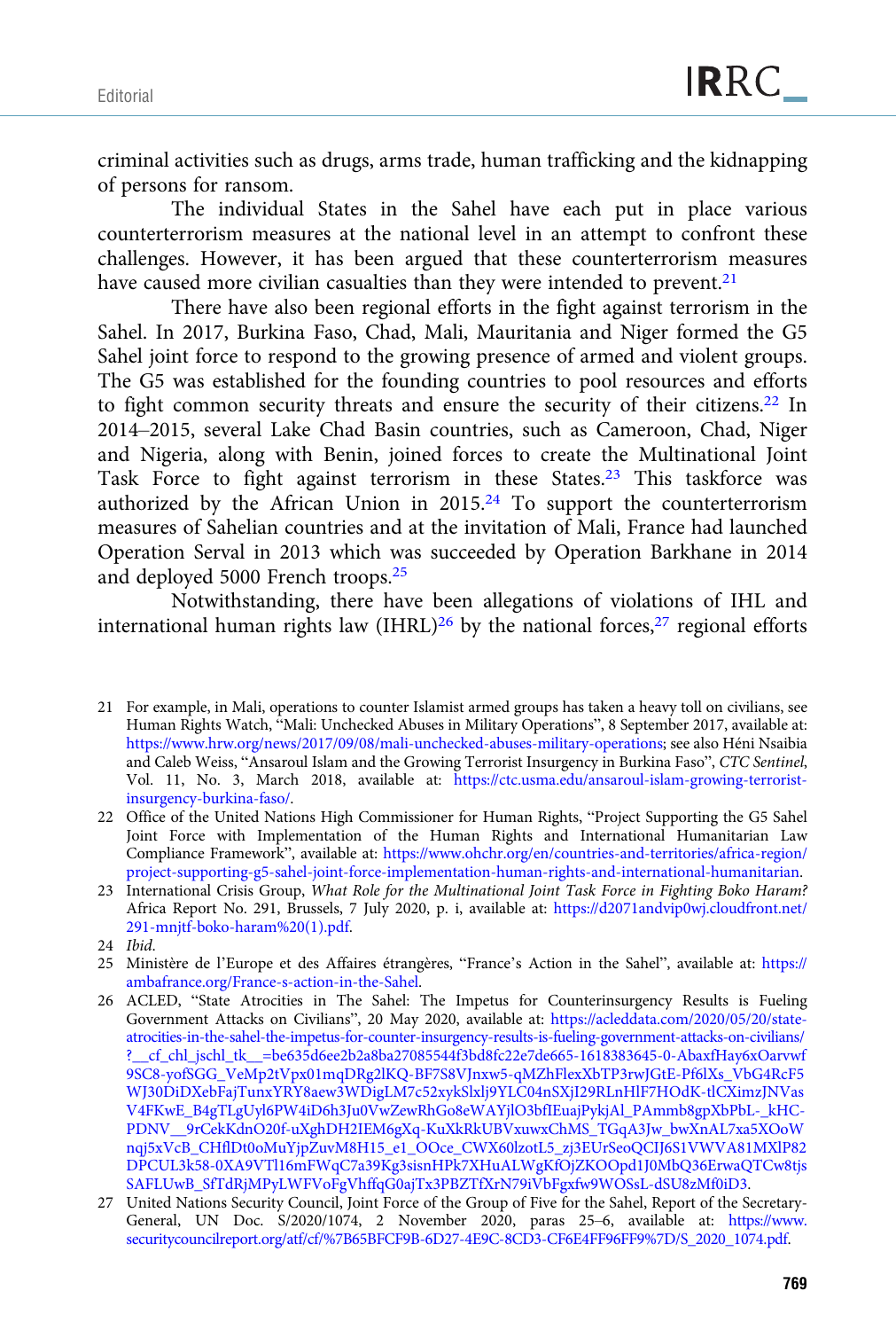such as the G5 joint force,<sup>28</sup> and France's Operation Barkhane.<sup>29</sup> Reports have surfaced that these forces have targeted civilians, carried out summary executions, and engaged in torture, rape, enforced disappearances and other reprisals.30 Such violations risk undermining any counterterrorism gain made by the forces and further breaking the trust and social contract of the local population with the governments involved. Coupled with weak institutions that have not been able to protect them from armed groups and "terrorist" groups, gross human rights violations by national,<sup>31</sup> regional, foreign and international armed forces will make Sahelians less likely to support counterterrorism operations.

#### Effects of regional violence on the civilian population

In addition to the usual consequences of armed conflicts that disrupt the lives of civilians, Sahelians have also faced harsher effects, with civilians becoming direct targets of attacks by various parties to the different armed conflicts taking place in the region. Various reports have shown that armed groups, community selfdefence groups and security forces have directly targeted civilians.<sup>32</sup> In the first six months of 2020 alone, in the Central Sahel region which includes Burkina Faso, Mali and Niger, there were over 4660 casualties due to armed conflicts and violence.33 Between February 2021 and February 2022, nearly 2000 civilians were killed in Burkina Faso, Mali and Niger.<sup>34</sup> These attacks were based on ethnic and religious identity and perceived support to community defence groups. In addition to direct targeting of civilians, civilian objects such as farms, crops and food reserves have been destroyed, adding to the already existing food instability in the region.35

Decades-long armed conflicts in the Sahel have also limited the accessibility of essential services and humanitarian assistance to the victims and those most

- 28 Office of the United Nations High Commissioner for Human Rights, "Status Report: OHCHR Project Supporting the G5 Sahel Joint Force with Implementation of the Human Rights and International Humanitarian Law Compliance Framework, 1 May 2018–31 March 2020", 5 August 2020, paras 120– 4, available at: [https://www.ohchr.org/sites/default/files/Documents/Countries/Africa/G5Sahel\\_Report\\_](https://www.ohchr.org/sites/default/files/Documents/Countries/Africa/G5Sahel_Report_E_Final_05.08.2020.pdf) [E\\_Final\\_05.08.2020.pdf](https://www.ohchr.org/sites/default/files/Documents/Countries/Africa/G5Sahel_Report_E_Final_05.08.2020.pdf).
- 29 United Nations MINUSMA, "Communiqué de presse MINUSMA : Rapport sur les évènements de Bounty du 3 janvier 2021", Bamako, 30 March 2021, available at: [https://minusma.unmissions.org/sites/default/](https://minusma.unmissions.org/sites/default/files/communique_minusma_-_rapport_bounty5.pdf) [files/communique\\_minusma\\_-\\_rapport\\_bounty5.pdf](https://minusma.unmissions.org/sites/default/files/communique_minusma_-_rapport_bounty5.pdf).
- 30 Human Rights Watch, "Sahel: End Abuses in Counterterrorism Operations", 13 February 2021, available at: [https://www.hrw.org/news/2021/02/13/sahel-end-abuses-counterterrorism-operations.](https://www.hrw.org/news/2021/02/13/sahel-end-abuses-counterterrorism-operations)
- 31 United Nations MINUSMA, Human Rights and Protection Division, "Note on Trends of Human Rights Violations and Abuses in Mali 1 April–30 June 2020", August 2020, paras 11–13, 33 and 40, available at: [https://reliefweb.int/sites/reliefweb.int/files/resources/quaterly\\_note\\_on\\_human\\_rights\\_trends\\_april-june\\_](https://reliefweb.int/sites/reliefweb.int/files/resources/quaterly_note_on_human_rights_trends_april-june_2020_english_version_final_0.pdf) [2020\\_english\\_version\\_final\\_0.pdf.](https://reliefweb.int/sites/reliefweb.int/files/resources/quaterly_note_on_human_rights_trends_april-june_2020_english_version_final_0.pdf)
- 32 Global Centre for the Responsibility to Protect, "Central Sahel, Niger", 1 March 2022, available at: [https://](https://www.globalr2p.org/countries/niger/) [www.globalr2p.org/countries/niger/](https://www.globalr2p.org/countries/niger/).
- 33 ICRC, "Central Sahel: Spike in Violence Leads to Higher Deaths, More Than 1 Million Fleeing Homes", ICRC News Release, 14 September 2020, available at: [https://www.icrc.org/en/document/central-sahel](https://www.icrc.org/en/document/central-sahel-spike-violence-leads-higher-deaths-more-1-million-fleeing-homes)[spike-violence-leads-higher-deaths-more-1-million-fleeing-homes](https://www.icrc.org/en/document/central-sahel-spike-violence-leads-higher-deaths-more-1-million-fleeing-homes).
- 34 Global Centre for the Responsibility to Protect, above note 32.
- 35 Ibid.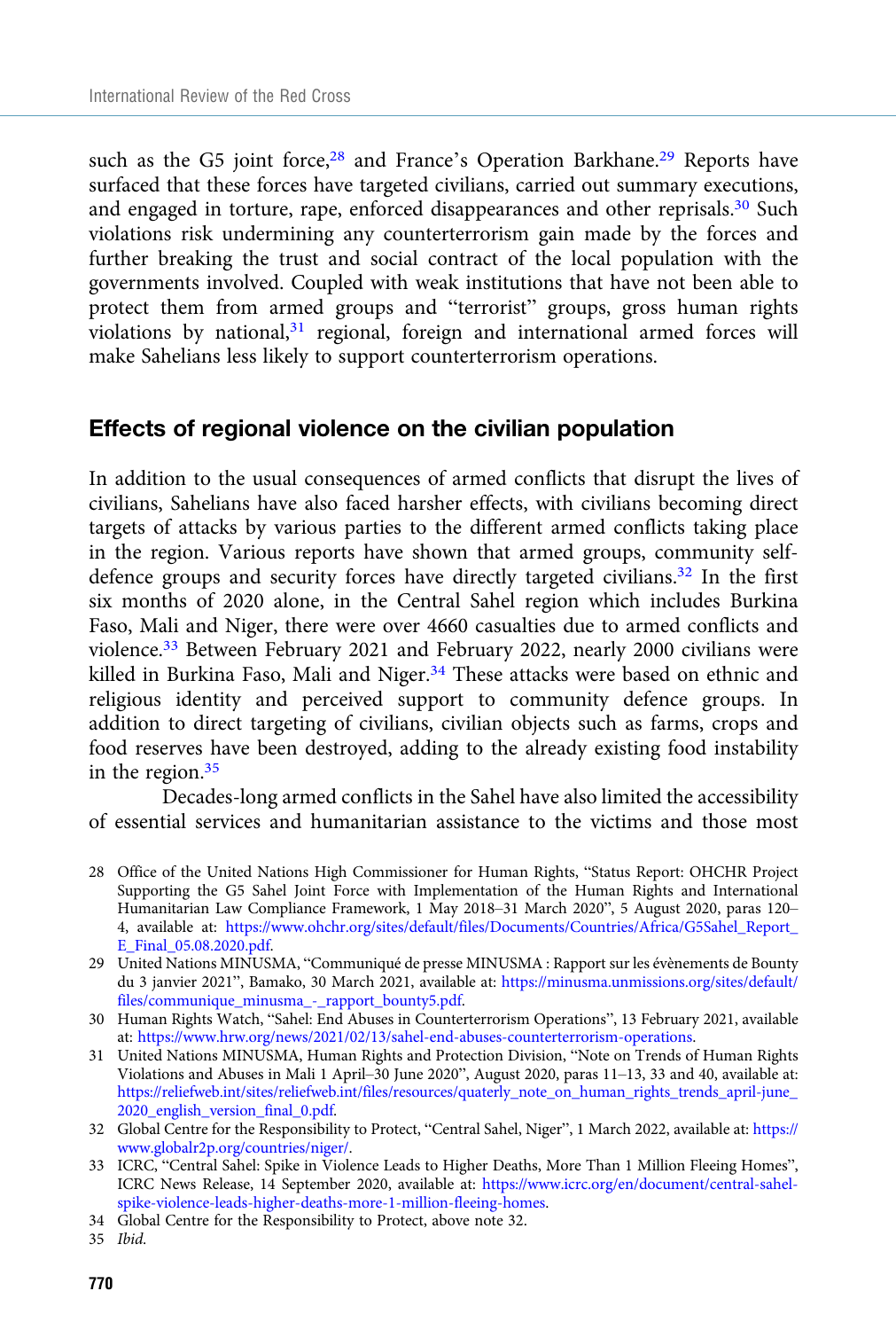vulnerable. The International Committee of the Red Cross has estimated that around 1.5 million Sahelians live in areas that are "virtually impossible to access humanitarian aid and essential services".<sup>36</sup>

Protracted armed conflicts in the Sahel also lead to prolonged disruption of education due to the lack of access. The ongoing hostilities have led to the closure or destruction of over 6000 schools,<sup>37</sup> infringing upon the right to education of children. Schools provide not only education but also a psychological safe harbour where children can be children and interact with their peers in a safe environment,38 the destruction of which causes significant difficulty in the lives of children. For the seven million Sahelian children out of school due to armed conflicts and violence,<sup>39</sup> the destruction of schools jeopardizes not only their present but also their future lives.40

Various reports have also shown that children in the region, especially young boys, have been direct targets of attacks by different armed groups and other parties to the conflicts,<sup>41</sup> in violation of IHL and IHRL's rules safeguarding children from harm. Young children have also been recruited by armed forces and armed groups $42$  in the Sahel as fighters or other roles, notwithstanding the prohibitions on the recruitment and use of child soldiers under IHL and IHRL. This puts children at risk of being killed, wounded and detained in armed conflicts. Such involvement of children in armed conflicts also has long-term psychological effects, often impeding their re-integration into society postconflict. The continued exposure to violence makes these children particularly prone to mental health problems, including post-traumatic stress disorder and depression.<sup>43</sup> In October 2021, the United Nations Security Council unanimously adopted a first-of-its-kind resolution put forward by Niger and Norway on the protection of education in armed conflicts.44

Girls and women in the Sahel also face high rates of sexual and genderbased violence in the hands of armed forces and various armed groups. Rape, forced and child marriages, female genital mutilation and trafficking of girls and

<sup>36</sup> ICRC, "After Ten Years of Armed Violence in the Sahel, There is Still Time for Humanity", ICRC Statement, 10 February 2022, available at: [https://www.icrc.org/en/document/after-ten-years-armed](https://www.icrc.org/en/document/after-ten-years-armed-violence-sahel-there-still-time-humanity)[violence-sahel-there-still-time-humanity.](https://www.icrc.org/en/document/after-ten-years-armed-violence-sahel-there-still-time-humanity)

<sup>37</sup> UNOCHA, "Sahel Crises Leave Devastating Impacts on the Most Vulnerable", 3 January 2022, available at: <https://reports.unocha.org/en/country/west-central-africa/card/3EJsed29Gg/>.

<sup>38</sup> Bede Sheppard, "Keeping Schools Safe from the Battlefield: Why Global Legal and Policy Efforts to Deter the Military Use of Schools Matter", International Review of the Red Cross, Vol. 101, No. 911, p. 671.

<sup>39</sup> UNOCHA, above note 37.

<sup>40</sup> Save the Children, "Children in Mali, Niger, Burkina Faso Face Greater Risk of Recruitment by Armed Groups", 20 October 2021, available at: [https://www.savethechildren.net/news/children-mali-niger](https://www.savethechildren.net/news/children-mali-niger-burkina-faso-face-greater-risk-recruitment-armed-groups)[burkina-faso-face-greater-risk-recruitment-armed-groups](https://www.savethechildren.net/news/children-mali-niger-burkina-faso-face-greater-risk-recruitment-armed-groups).

<sup>41</sup> Amnesty International, above note 9, p. 19.

<sup>42</sup> Amnesty International, above note 9, p. 27; see also Save the Children, above note 40, p. 37.

<sup>43</sup> Rochelle L. Frounfelker et al., "Living Through War: Mental Health of Children and Youth in Conflict-Affected Areas", International Review of the Red Cross, Vol. 101. No. 911, p. 486.

<sup>44</sup> United Nations Security Council, Resolution 2601 (2021), UN Doc. S/Res/2601 (2021), 29 October 2021, available at: [https://www.right-to-education.org/sites/right-to-education.org/files/resource-attachments/](https://www.right-to-education.org/sites/right-to-education.org/files/resource-attachments/UN%20Security%20Council_Education%20Under%20Attack_Resolution%202601%282021%29_Oct21_EN.pdf) [UN%20Security%20Council\\_Education%20Under%20Attack\\_Resolution%202601%282021%29\\_Oct21\\_EN.pdf.](https://www.right-to-education.org/sites/right-to-education.org/files/resource-attachments/UN%20Security%20Council_Education%20Under%20Attack_Resolution%202601%282021%29_Oct21_EN.pdf)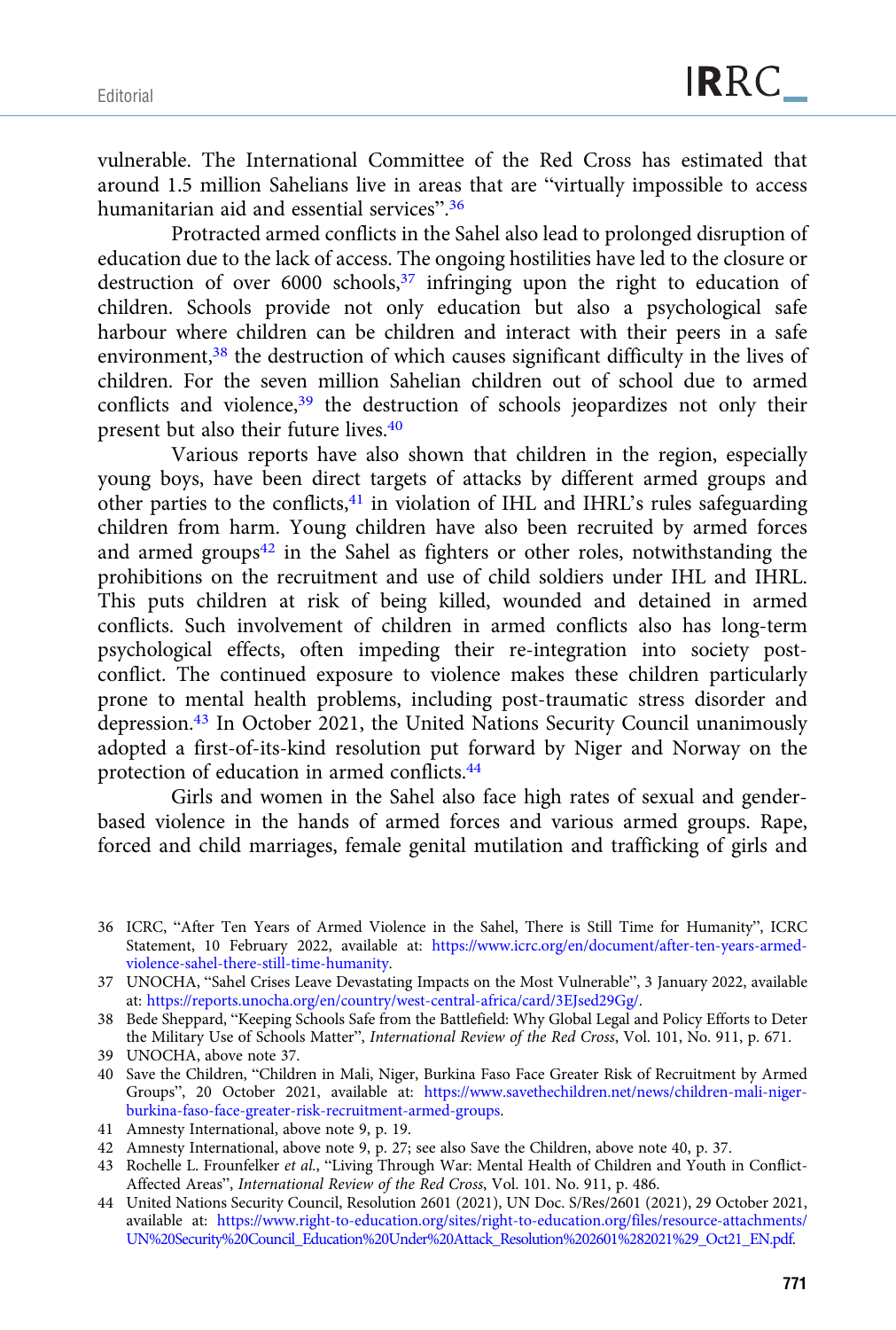women have increased in the Sahel in the past decade.<sup>45</sup> Stories published in this edition of the Review of girls and women subjected to sexual violence highlight the severe impacts of sexual and gender-based violence in the Sahel and demonstrate the importance of strengthening the protection of girls and women in armed conflicts, and the respect of IHL in general.

Furthermore, impunity and lack of accountability for violations of IHL and IHRL in the Sahel continue to fuel existing grievances in the region. Although reports have shown serious violations of IHL and IHRL by national, foreign and international armed forces and various armed groups, there has been little to no accountability or redress to ensure respect for IHL and human rights. IHL violations in connection to the armed conflicts and human rights law violations must be investigated. This requires States to take domestic measures as well as international support to ensure that such investigations are effective. This will not only redress past violations but will also help maintain social cohesion in the Sahel in the future.

To reiterate, international humanitarian law is not merely a slogan; it is a responsibility. All States have an obligation to respect and ensure respect of this body of law. The violation of IHL, as well as human rights, first and foremost affects human dignity, based on which various international humanitarian and human rights laws were drafted upon. Therefore, human dignity requires respect and at least accountability in the cases of its violation.

#### Climate change

The Sahel region is at the core of the harsh reality of climate change, where temperatures are rising 1.5 times faster than the global average. For Sahelians whose main sustenance depends on agriculture and pastoralism, this has meant worse and frequent droughts and floods, crippling food production capabilities. In an already semi-arid environment, the farmlands and grazing lands in the Sahel have suffered deforestation and overgrazing, diminishing the capacity of the soil to retain water and making it susceptible to soil erosion.

With over 70% of the population in the Sahel<sup>46</sup> depending on agriculture and pastoralism as the primary source of income, the adverse impacts of climate change have further added to an existing problem. With differences in the economic development and capacity of the individual countries, the ability to cope with the effects of climate change differs. Weak governance institutions have further diminished this capacity, negatively impacting the lives of Sahelians and contributing to the underdevelopment of the region. With existing problems of

<sup>45</sup> GBV AoR, "GBV in the Central Sahel – GBV AoR West and Central Africa: Briefing Document for the Central Sahel Ministerial Meeting – 20 October 2020", ReliefWeb, available at: [https://reliefweb.int/sites/](https://reliefweb.int/sites/reliefweb.int/files/resources/gbv_central_sahel_advocacy_doc_final_english_0.pdf) [reliefweb.int/files/resources/gbv\\_central\\_sahel\\_advocacy\\_doc\\_final\\_english\\_0.pdf](https://reliefweb.int/sites/reliefweb.int/files/resources/gbv_central_sahel_advocacy_doc_final_english_0.pdf).

<sup>46</sup> Oriol Puig Cepero et al., Climate Change, Development and Security in the Central Sahel, Cascades, June 2021, p. 12, available at: [https://www.cascades.eu/wp-content/uploads/2021/06/Climate-Change-](https://www.cascades.eu/wp-content/uploads/2021/06/Climate-Change-Development-and-Security-in-the-Central-Sahel.pdf)[Development-and-Security-in-the-Central-Sahel.pdf.](https://www.cascades.eu/wp-content/uploads/2021/06/Climate-Change-Development-and-Security-in-the-Central-Sahel.pdf)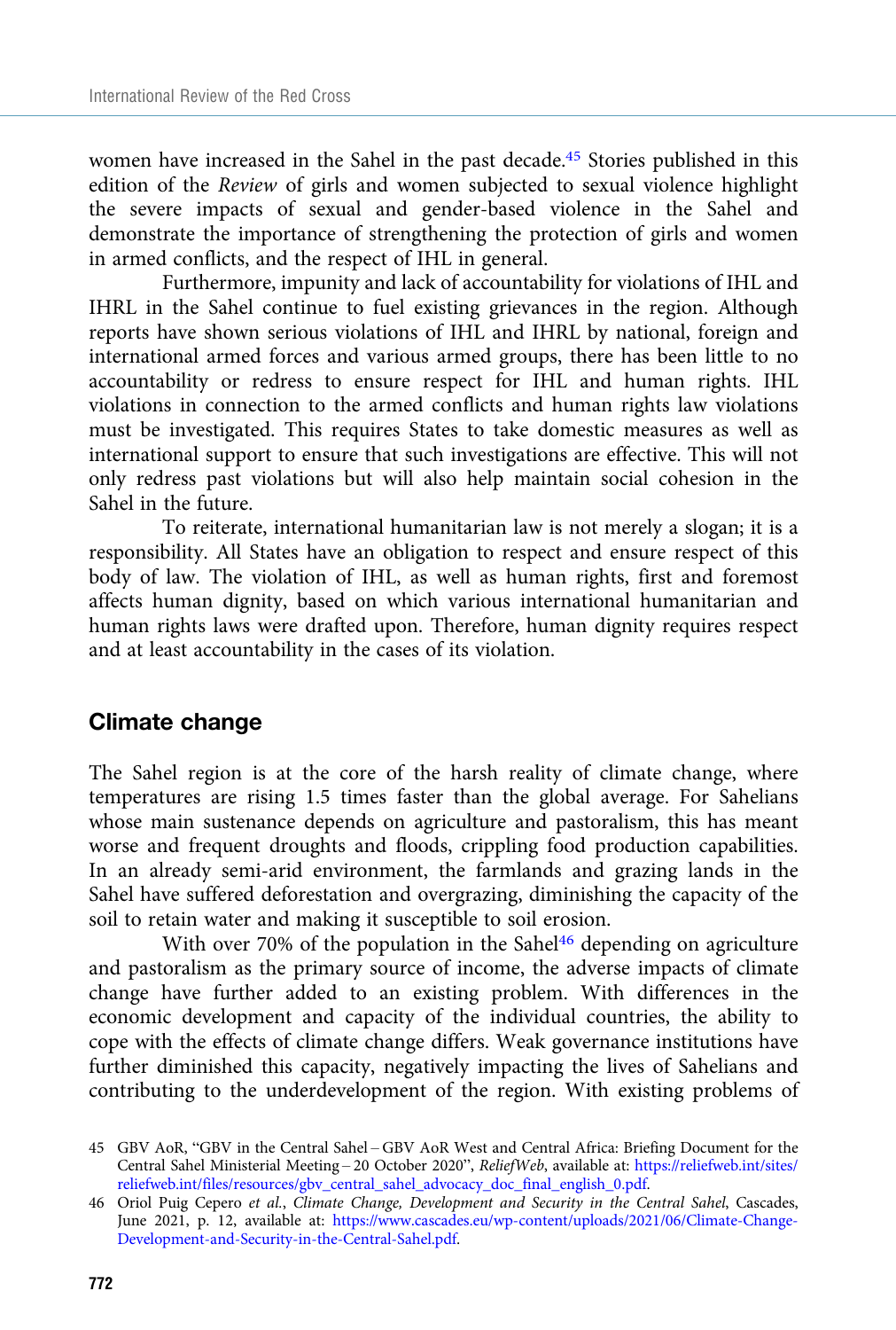weak institutions and poor governance, internal power struggles and corruption, the Sahelian governments have not been able to adequately respond to the questions and concerns of Sahelians regarding the negative impacts of climate change, economic development, food insecurity, violence and displacement. Former United Nations Secretary-General Ban Ki-Moon referred to climate change as a "threat multiplier" that worsens existing social, political and economic tensions and conflicts.47 In the case of the Sahel, climate change has indeed contributed to driving existing socio-economic and political tensions farther and escalated the conflicts.

With limited access to land and water, which are scarce natural resources in the Sahel, and which are inadequate for the growing population in the region, migratory routes of pastoralists have increasingly gone through land traditionally used for cultivation by farmers. At the same time, farmers are increasingly expanding their cultivation into land traditionally used as pastoral corridors. This has led to violent clashes between farmers cultivating the land and pastoralists who often cross intra-State borders to feed their cattle. In the past decade, farmer–herder violence has led to over 15,000 casualties, with half that number reported in the past three years alone.48 Although the root of the dispute is competition over scarce resources, these grievances have been fuelled and utilized by "terrorist" groups to drive recruitment into their own forces.

For Sahelian countries, climate change is an important, cross-cutting agenda, and this is reflected in the fact that all five members of the G5 Sahel have signed and ratified the Paris Agreement on Climate Change. However, due to the lack of adequate resources within the Sahel and the countries within the region being some of the smallest  $CO<sub>2</sub>$  contributors in the world, regional action alone cannot provide the necessary mitigation of the harsh effects of climate change. Therefore, Niger worked with Ireland to co-author a draft thematic resolution on climate change and security and brought it for a vote before the Security Council at the end of 2021. This draft resolution requested the "integration of climaterelated security risk as a central component into comprehensive conflictprevention strategies"49 – though, ultimately, the Security Council failed to adopt it, with twelve votes in favour and two against with one abstention. This edition's interview with his excellency S.E. Abdoulaye Abarry Dan Bouzouwa, the Ambassador of Niger to the United Nations Security Council from 2020 to 2021, highlights the importance of recognizing the security implications of climate change, particularly in the Sahel.

<sup>47</sup> United Nations Secretary General, "Secretary General's Remarks on Climate Change at the Policy Spotlight with Friends of Europe [as prepared for delivery]", 3 April 2014, available at: [https://www.un.](https://www.un.org/sg/en/content/sg/statement/2014-04-03/secretary-generals-remarks-climate-change-policy-spotlight-friends) [org/sg/en/content/sg/statement/2014-04-03/secretary-generals-remarks-climate-change-policy-spotlight](https://www.un.org/sg/en/content/sg/statement/2014-04-03/secretary-generals-remarks-climate-change-policy-spotlight-friends)[friends.](https://www.un.org/sg/en/content/sg/statement/2014-04-03/secretary-generals-remarks-climate-change-policy-spotlight-friends)

<sup>48</sup> Leif Brottem, "The Growing Complexity of Farmer-Herder Conflict in West and Central Africa", Africa Center for Strategic Studies, 12 July 2021, available at: [https://africacenter.org/publication/growing](https://africacenter.org/publication/growing-complexity-farmer-herder-conflict-west-central-africa/)[complexity-farmer-herder-conflict-west-central-africa/](https://africacenter.org/publication/growing-complexity-farmer-herder-conflict-west-central-africa/).

<sup>49</sup> United Nations, "Security Council Fails to Adopt Resolution Integrating Climate-Related Security Risk into Conflict-Prevention Strategies", Meetings Coverage and Press Releases, 13 December 2021, available at: [https://www.un.org/press/en/2021/sc14732.doc.htm.](https://www.un.org/press/en/2021/sc14732.doc.htm)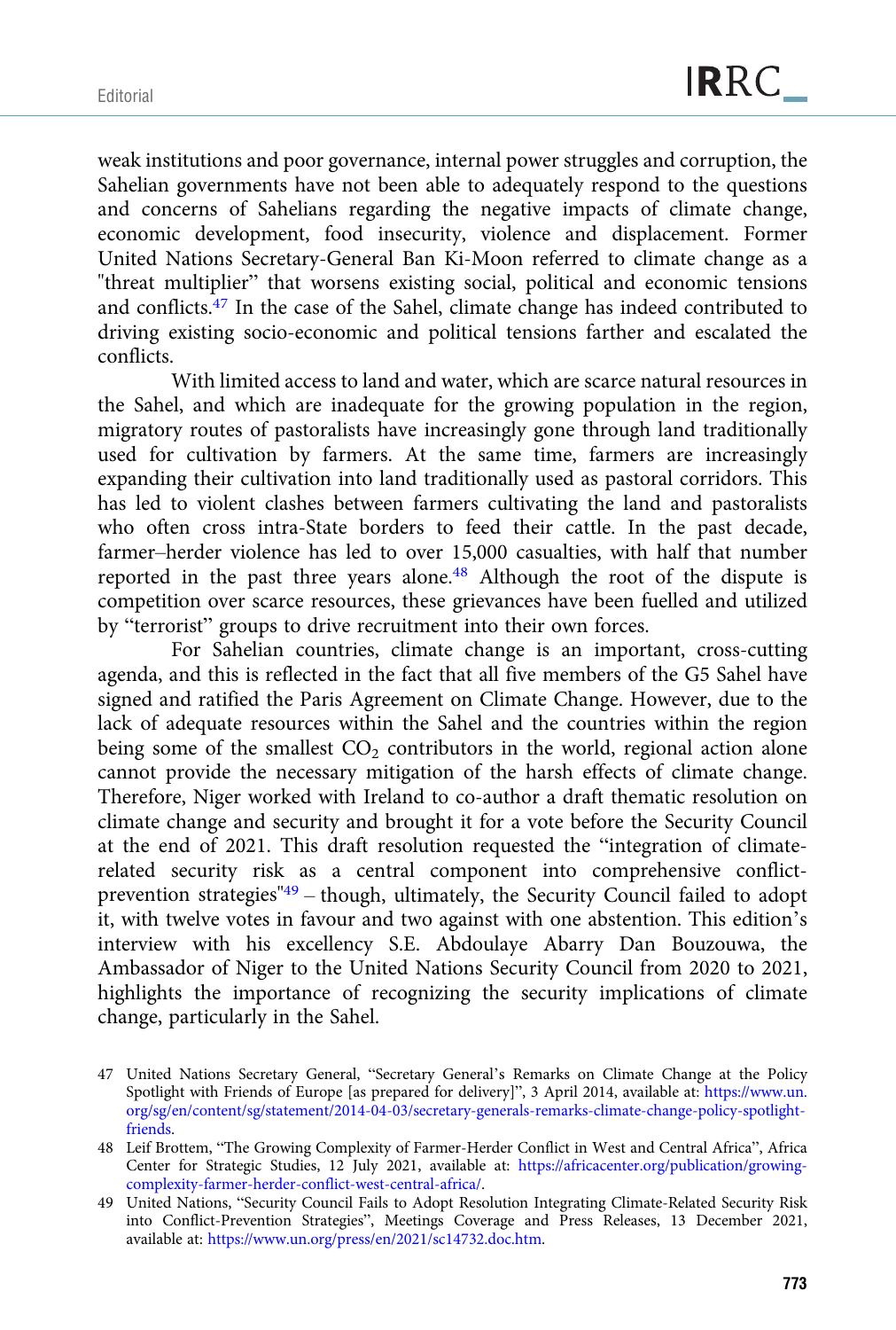Mobilizing the international community for improved and urgent action against climate change is more critical than ever. Climate change is a global problem affecting every country, although some countries, such as those in the central Sahel, are more affected than others. The harsh effects of the increase of temperature in the Sahel at a rate of 1.5 times the global average witnessed in the Sahel, such as heavy flooding and intense droughts, should be seen as a wake-up call for the international community to commit to effective action against climate change.

#### **Displacement**

Regardless of the location and parties to the Sahel's various armed conflicts and the differing effects of climate change, one fact remains the same throughout the region: millions of people have been displaced from their homes and forced to flee adverse conditions all over the Sahel region. Drivers of displacement – such as conflict and harsh climate conditions – are closely interlinked in the Sahel, often making it difficult to identify a single or proximate cause for displacement and related instability.

Although it is often overlooked, the Sahel has one of the fastest growing displacement crises in the world. By February 2022, over 2.6 million Sahelians were internally displaced – that is, they have been driven out of their homes but remain inside the same country. This represents a ten-fold increase in less than a decade: in 2013, there were 217,000 IDPs in the Sahel. More than half a million of the 2.1 million IDPs were displaced in 2021 alone. An additional 930,000 people have left the borders of their own countries and sought refuge in neighbouring States, such as Burkina Faso, Mali and Niger, driving the total number of displaced persons in the Sahel to 2.7 million people.<sup>50</sup>

In just three years (from 2018 to 2021), Burkina Faso had more than tenfold IDPs, hitting 1.5 million people, making it one of the fastest-growing displacement crises in the world. $51$ 

Even after being forced to flee to escape the violence, in the very places these people have fled to, camps for IDPs and refugees in the Sahel have come under serious attack by armed groups,<sup>52</sup> in violation of IHL.

It is well accepted that no one willingly chooses the path of exile or to abandon their homes to stay at IDP or refugee camps.<sup>53</sup> The millions of people in

<sup>50</sup> UNHCR, "Sahel Emergency", available at: [https://www.unhcr.org/sahel-emergency.html;](https://www.unhcr.org/sahel-emergency.html) see also R4Sahel, Coordination Platform for Forced Displacements in the Sahel, "Sahel Crisis", 28 February 2022, available at: [https://data2.unhcr.org/en/situations/sahelcrisis#\\_ga=2.78032402.746070936.1647523116-1880873679.](https://data2.unhcr.org/en/situations/sahelcrisis%23_ga=2.78032402.746070936.1647523116-1880873679.1635088108) [1635088108.](https://data2.unhcr.org/en/situations/sahelcrisis%23_ga=2.78032402.746070936.1647523116-1880873679.1635088108)

<sup>51</sup> United Nations, "Burkina Faso: Rising Displacement Adds to Sahel Crisis", UN News, 4 February 2022, available at: <https://news.un.org/en/story/2022/02/1111332>.

<sup>52</sup> Global Centre for Responsibility to Protect, "Atrocity Alert No. 202: The Sahel, Nigeria and Central African Republic" 6 May 2020, available at: [https://www.globalr2p.org/publications/atrocity-alert-no-](https://www.globalr2p.org/publications/atrocity-alert-no-202-the-sahel-nigeria-and-car/)[202-the-sahel-nigeria-and-car/](https://www.globalr2p.org/publications/atrocity-alert-no-202-the-sahel-nigeria-and-car/).

<sup>53</sup> Allocution de Monsieur Adama Dieng, Secrétaire général adjoint et Conseiller Spécial du Secrétaire général des Nations unies pour la prévention du génocide, Dialogue Régional de Protection et de Solutions dans le cadre des déplacements forcés au Sahel Bamako, 12 September 2019.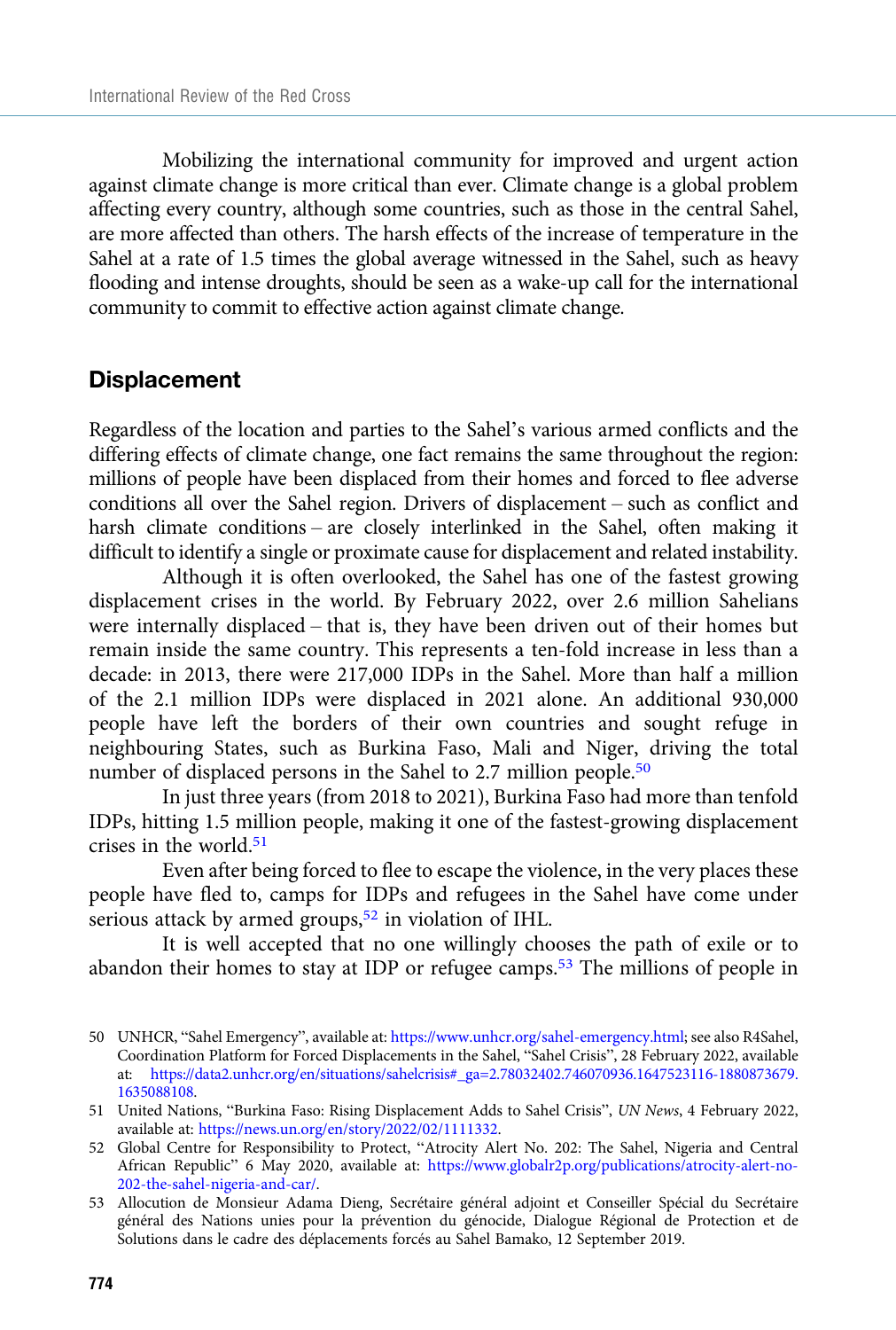the camps all across the Sahel have been forced out of their homes due to the adverse conditions of armed conflicts and climate change. The stories of IDPs included in this edition of the Review put a human face to the Sahel region's displacement crisis and tell of their experience and resilience.

Displacement also brings along with it various factors that limit the enjoyment of the rights of IDPs and refugees. Many IDPs and refugees have difficulties accessing the basic necessities of life, such as food, water, shelter, clothing and health services. These persons have left their homes and livelihoods, often leaving them with little to no income to afford these basic necessities. For many Sahelians who already live below the poverty line, displacement leads them to extreme poverty, which causes still more abuses of their human rights and threatens their fundamental human dignity.<sup>54</sup>

While there are many national, regional and international humanitarian efforts to alleviate at least some of the humanitarian needs of IDPs and refugees in the Sahel region, the displacement crisis requires a lasting solution. As the displacement crisis is a result of the armed conflicts and effects of climate change, Sahelian States along with regional and international organizations need to work together to solve these underlying causes of displacement.

#### Opportunities in the Sahel

Although the challenges mentioned above in the Sahel are numerous, it is also a region full of opportunities.

#### Focus on the youth

In 2020/2021, 64.5% of Sahel's 150 million people were young people under the age of 25 years.55 This massive young population is an abundant human resource for development within the region and the global market. Effective investment in the education and potential of the Sahelian youth will serve to ensure steady economic development in the region. Increasing economic development, education and employment opportunities in the Sahel will help counter violent extremism and voluntary recruitment of youth by the armed groups that often attract young individuals with financial incentives.

However, this requires a thorough analysis and study of the factors that make the youth more vulnerable to violent extremism or voluntary recruitment into armed groups. No one is born a "terrorist"; rather, people are made into "terrorists". Poor socio-economic backgrounds and educational status, marginalization and collective grievances, injustice, oppression, poor governance,

<sup>54</sup> Office of the United Nations High Commissioner for Human Rights, "OHCHR and the Human Rights Dimension of Poverty", available at: <https://www.ohchr.org/en/poverty>.

<sup>55</sup> Alliance Sahel, "Mali: Supporting Job Opportunities Created by Young People", 15 January 2020, available at: [https://medium.com/@sahelalliance/mali-supporting-job-opportunities-created-by-young-people-](https://medium.com/@sahelalliance/mali-supporting-job-opportunities-created-by-young-people-18347295ca5f)[18347295ca5f](https://medium.com/@sahelalliance/mali-supporting-job-opportunities-created-by-young-people-18347295ca5f).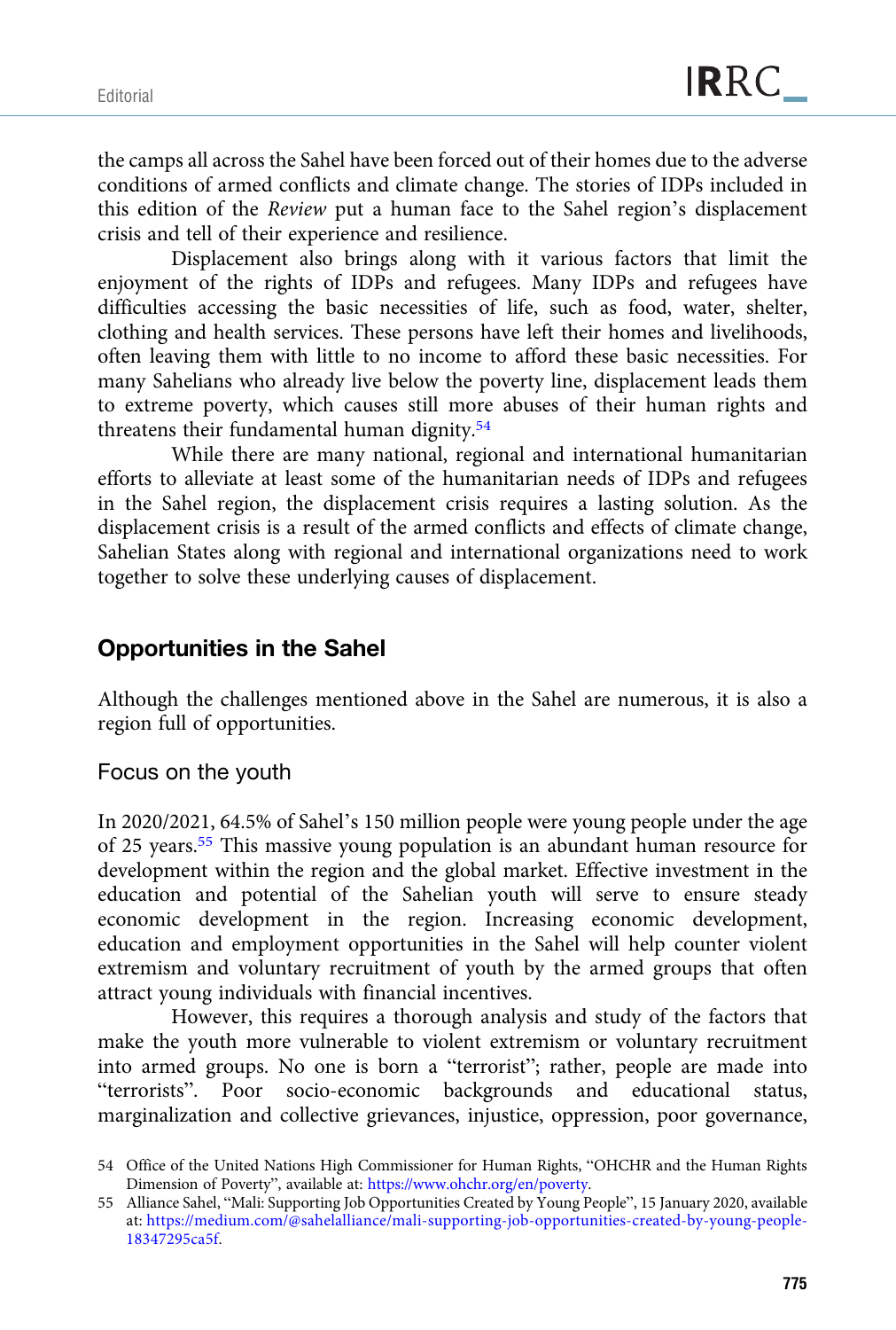misuse of belief, ideologies and ethnic or cultural differences could be some factors that make the youth more prone to take up violent extremism.<sup>56</sup>

Including the Sahel's youth in decision-making, most importantly, will help remedy the deep-rooted grievances with and distrust towards the Sahelian governments. A particular focus on communities that have been socially, economically and politically marginalized will help strengthen the social cohesion of the diverse communities in the region as well.

# African solutions to African problems

Similar to most parts of Africa, elders and religious leaders are community leaders of high importance in the Sahel. Elders are held in high regard and are respected for their experience and wisdom. Religious leaders, as spiritual guides for many people, likewise have enormous influence over their followers.57 This helps explain why the customary and community-led initiatives aimed at conflict resolution have been quite successful in some parts of the Sahel. Since time immemorial, communities in the Sahel have developed knowledge on causes of conflicts and ways to mitigate them. By involving community leaders, such initiatives will have more meaning and, therefore, legitimacy within the local population than the government's policies, which are often considered top-down approaches.

The time has passed where IHL was just a concern of the military or governments. Now it is time to make IHL a part of the daily agenda of elders, religious leaders and other community leaders. It is important to have sustained dialogue with these community leaders with the aim of disseminating IHL and influencing the behaviour of armed groups to ensure respect for the law.

Meaningful conflict resolution processes should include the local communities' traditional rituals and initiatives to address conflicts, particularly related to intercommunal violence and agro-pastoralist violence.58 In this regard, meaningful discourse should also involve local intermediaries facilitating and mediating discussions between local communities. Examples include griots,<sup>59</sup>

<sup>56</sup> UNESCO International Institute for Capacity-Building in Africa (IICBA), Youth Empowerment for Peace and Resilience Building and Prevention of Violent Extremism in Sahel and Surrounding Countries: A Guide for Teachers, 2019, p. 17.

<sup>57</sup> Ibid.

<sup>58</sup> Office of the United Nations High Commissioner for Human Rights, "Mali: Senior UN Official Calls for Holistic Approach to Tackle Security and Human Rights Crisis", 9 November 2021, available at: [https://](https://www.ohchr.org/en/press-releases/2021/12/mali-senior-un-official-calls-holistic-approach-tackle-security-and-human) [www.ohchr.org/en/press-releases/2021/12/mali-senior-un-official-calls-holistic-approach-tackle-security](https://www.ohchr.org/en/press-releases/2021/12/mali-senior-un-official-calls-holistic-approach-tackle-security-and-human)[and-human.](https://www.ohchr.org/en/press-releases/2021/12/mali-senior-un-official-calls-holistic-approach-tackle-security-and-human)

<sup>59</sup> Griots are West African oral historians, story tellers, musicians, poets or praise singers. Griots originated in the 13th-century empire of Mali and since then have preserved the history, oral tradition and the line of descent of the people in their communities. Griots have been respected and high-ranking members within the empire and have often been referred to as the "living archive of people's traditions". See Lize Okoh, "What Is a Griot and Why Are They Important?", the culture trip, 24 May 2018, available at: [https://](https://theculturetrip.com/africa/mali/articles/what-is-a-griot-and-why-are-they-important/) [theculturetrip.com/africa/mali/articles/what-is-a-griot-and-why-are-they-important/](https://theculturetrip.com/africa/mali/articles/what-is-a-griot-and-why-are-they-important/).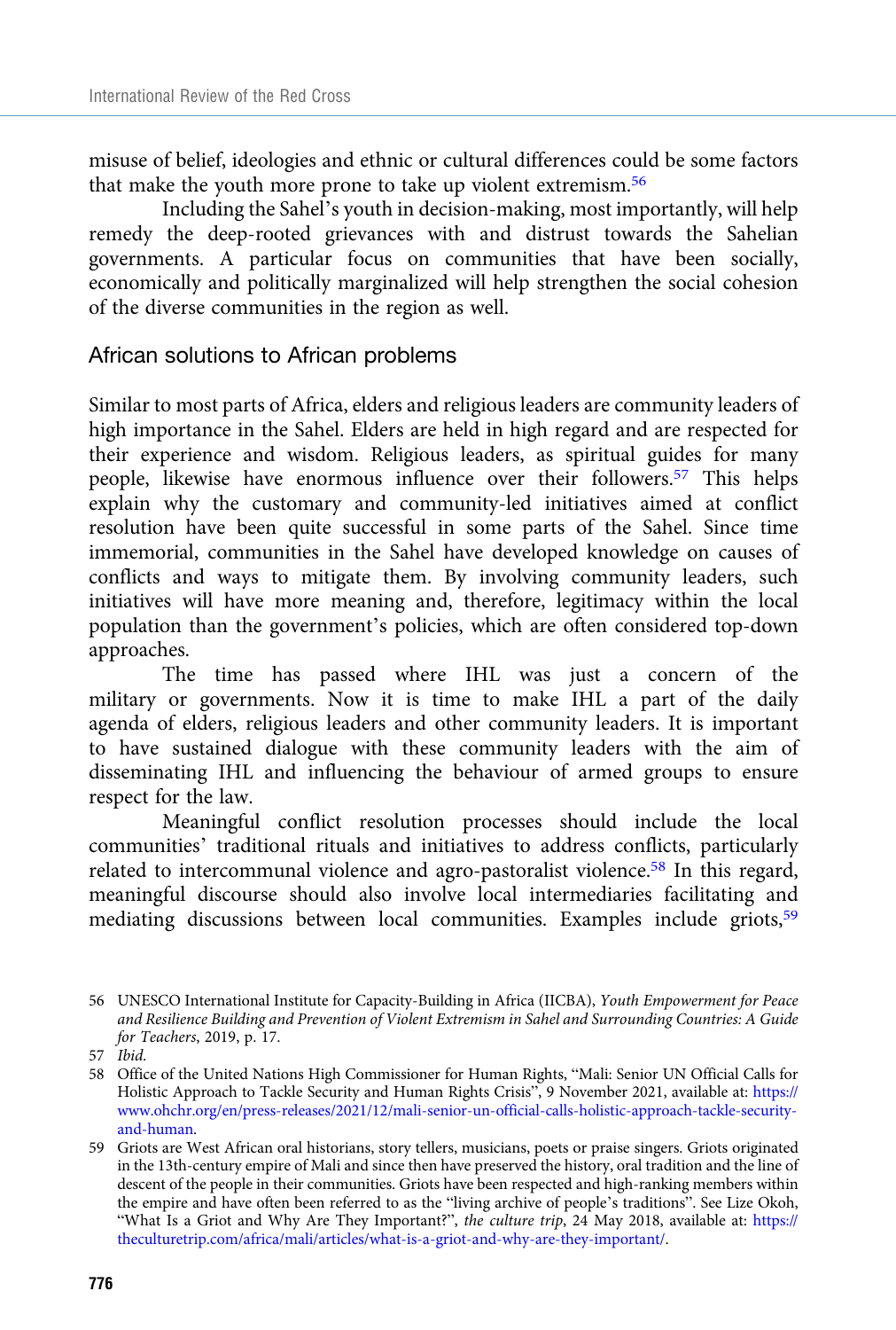traditional and community leaders, and women<sup>60</sup> in the Sahel.<sup>61</sup> Such intermediaries should also be used to disseminate IHL and IHRL to raise awareness of these fields of law within the local community. In such cases, it is also essential to show how the basic principles of these fields of law are engrained in the local values of the communities.<sup>62</sup>

In this context, the idea of involving traditional and religious leaders in the Sahel's crisis exit strategies is beginning to gain ground. In December 2021, a regional meeting led by the United Nations Office for West Africa and the Sahel (UNOWAS) was held in Dakar with conclusions on the need for better use of endogenous strategies,<sup>63</sup> with various innovative efforts presented on the mobilization of religious leaders in favour of the protection of the civilian population, in the context of humanitarian work and peace-building efforts.

Involving financial organizations

With immense natural resources, massive potential for renewable energy, culture and physical heritages and young human capital, the Sahel, even with its challenges, offers a multitude of opportunities for investment and development. This gives States, development partners and investors various opportunities for investment that could build the resilience of Sahelian countries to the effects of climate change and food insecurity. It also creates opportunities to empower women and the youth through development towards the goal of promoting peace.

Financial organizations can play a mammoth role in the development and peace building of the Sahel. These organizations have the opportunity to invest in the youth, female entrepreneurs, farms and pastoralists in the region. In most parts of the Sahel, where access to financial services is limited, such investments would empower individual entrepreneurs and build resilience within communities. The World Bank, the African Development Bank Group, the European Investment Bank and Agence française de développement are some of the organizations working to build resilience in the Sahel.

- 60 Christiane Agboton Johnson, "Peace and Security: Women's Leadership in Conflict Prevention and Resolution in the Sahel Region – Half the Sky…", Centre for Humanitarian Dialogue, April 2013, available at: [https://www.peacewomen.org/sites/default/files/Peace%20and%20Security%20-%20Women](https://www.peacewomen.org/sites/default/files/Peace%20and%20Security%20-%20Women's%20leadership%20in%20conflict%20prevention%20and%20resolution%20in%20the%20Sahel%20Region.pdf)'s % [20leadership%20in%20conflict%20prevention%20and%20resolution%20in%20the%20Sahel%20Region.pdf.](https://www.peacewomen.org/sites/default/files/Peace%20and%20Security%20-%20Women's%20leadership%20in%20conflict%20prevention%20and%20resolution%20in%20the%20Sahel%20Region.pdf) In Sahelian countries, women have always contributed to maintaining social cohesion. In Mali, women have contributed to the peace-building process after the Tuareg conflict in the 1990s by physically going to bases of NSAGs and negotiating release of detainees. A specific organization that has played a role both in the 1990s and early 2010s was the Women's Movement for Peace and Preservation of National Unity.
- 61 Bakary Sambe, "From Beneficiaries to Co-operants: Overcoming Conflicts of Perception in the Sahel", iD4D, 17 June 2021, available at: [https://ideas4development.org/en/overcoming-conflicts-perception](https://ideas4development.org/en/overcoming-conflicts-perception-sahel/)[sahel/](https://ideas4development.org/en/overcoming-conflicts-perception-sahel/).
- 62 ICRC, Increasing Respect for International Humanitarian Law in Non-International Armed Conflicts, Geneva, February 2008, p. 31, available at: [https://shop.icrc.org/increasing-respect-for-international](https://shop.icrc.org/increasing-respect-for-international-humanitarian-law-in-non-international-armed-conflicts-pdf-en.html)[humanitarian-law-in-non-international-armed-conflicts-pdf-en.html](https://shop.icrc.org/increasing-respect-for-international-humanitarian-law-in-non-international-armed-conflicts-pdf-en.html).
- 63 Bureau des Nations Unies pour l'Afrique de l'Ouest et le Sahel (United Nations Office for West Africa and the Sahel; UNOWAS), "Contribution des légitimités religieuses et traditionnelles à la consolidation de la paix, la prévention et la résolution des conflits en Afrique de l'Ouest et au Sahel", Note conceptuelle du Séminaire Régional 16 au 17 décembre 2021, Dakar, Senegal.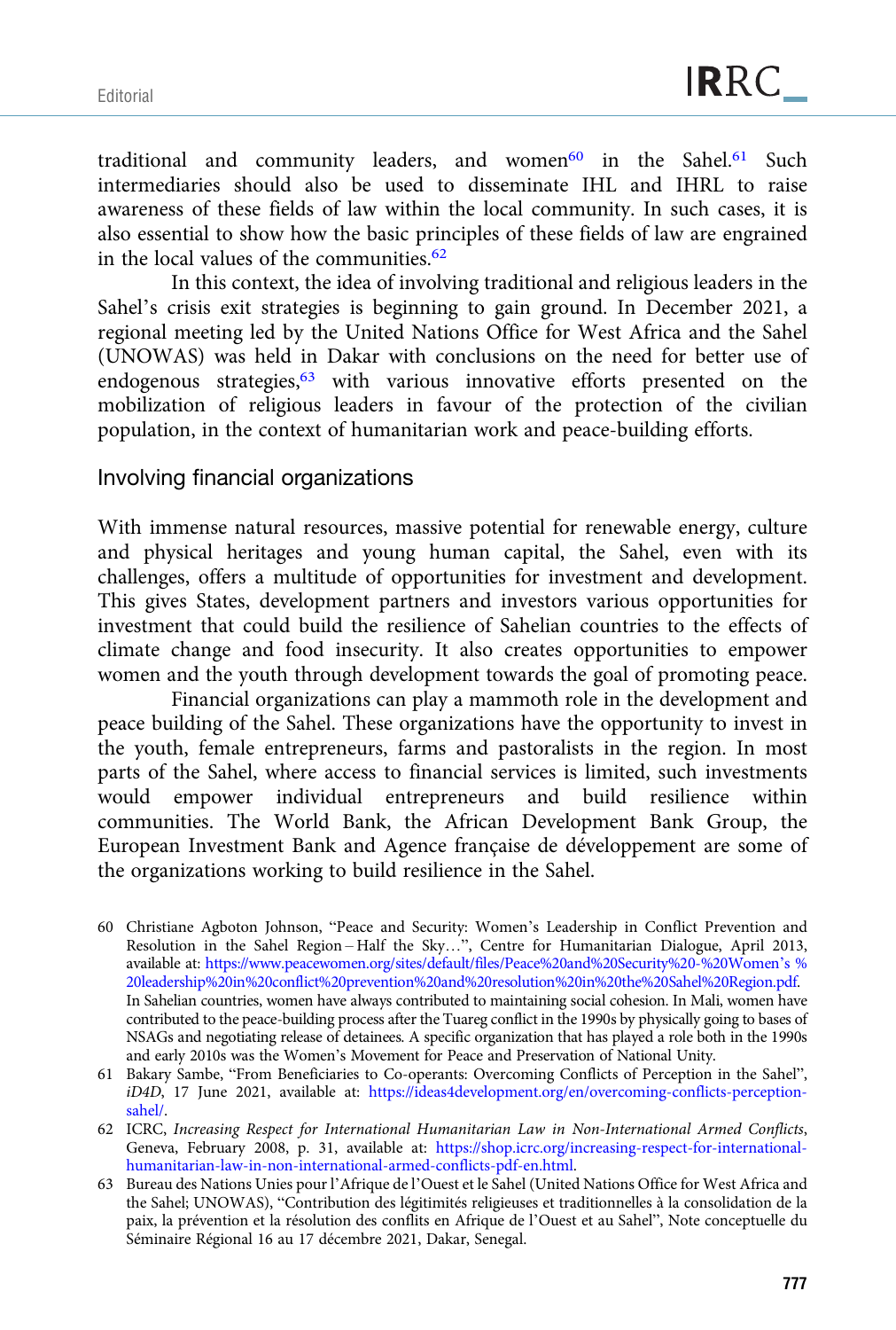The engagement of the African Development Bank in the Sahel is a case in point: its investments in agriculture, energy, transportation, entrepreneurship and women's empowerment have had positive impacts on the local population. The interviews with Yero Baldeh<sup>64</sup> and Amel Hamza<sup>65</sup> from the African Development Bank included in this edition of the Review highlight how such support from financial organizations can apply on the ground and support the conflict resolution and peace-building agenda.

Although all of the above are commendable initiatives, these are not enough. Other financial organizations and even private banks should be involved in the security and development agenda of the Sahel. There is no return on investment without peace or respect of rules. These organizations and banks must also support the efforts on ensuring respect for IHL and IHRL in the Sahel, enabling the protection of civilians and civilian objects.

#### The Sahel in a decade

The past decade in the Sahel has carried unprecedented humanitarian challenges due to armed conflicts, climate change and displacement. We must now work together to ensure that the next decade promises Sahelians a significant, positive change: a Sahel built by Sahelians and Sahelian values, that will accommodate all others in peace and harmony. This future of the Sahel requires solid and effective leadership that respects human dignity and ensures that no one is left behind. Governments should respect both their IHL and IHRL obligations. Non-State actors should also understand, recognize and respect their commitments to protect human beings and human dignity both in times of armed conflicts and in peace.

This requires inclusive and participatory dialogues between governments and local communities to resolve conflicts and sustain the peace-building process.

It is now the time for Sahelians, both young and old, to carry IHL and IHRL as their own and hold violators of these branches of law accountable for their actions.

A sustainable peace-building process also requires accountability for atrocities and violations of international law. Ending the culture of impunity in the Sahel will play an essential role in respecting and ensuring respect of IHL and human rights, thereby ensuring the respect of human dignity. The role of domestic judiciary systems should be immense in this regard.

To successfully turn around the current humanitarian crisis in the region, Sahelians need to create a strong movement within the region instead of looking outward or being dependent on non-Sahelians for solutions. Scaling up local

<sup>64</sup> Director of the Transition States Coordination Office of the African Development Bank.

<sup>65</sup> Acting Director of the Gender, Women and Civil Society Department and Manager of the Gender and Women Empowerment Division of the African Development Bank.